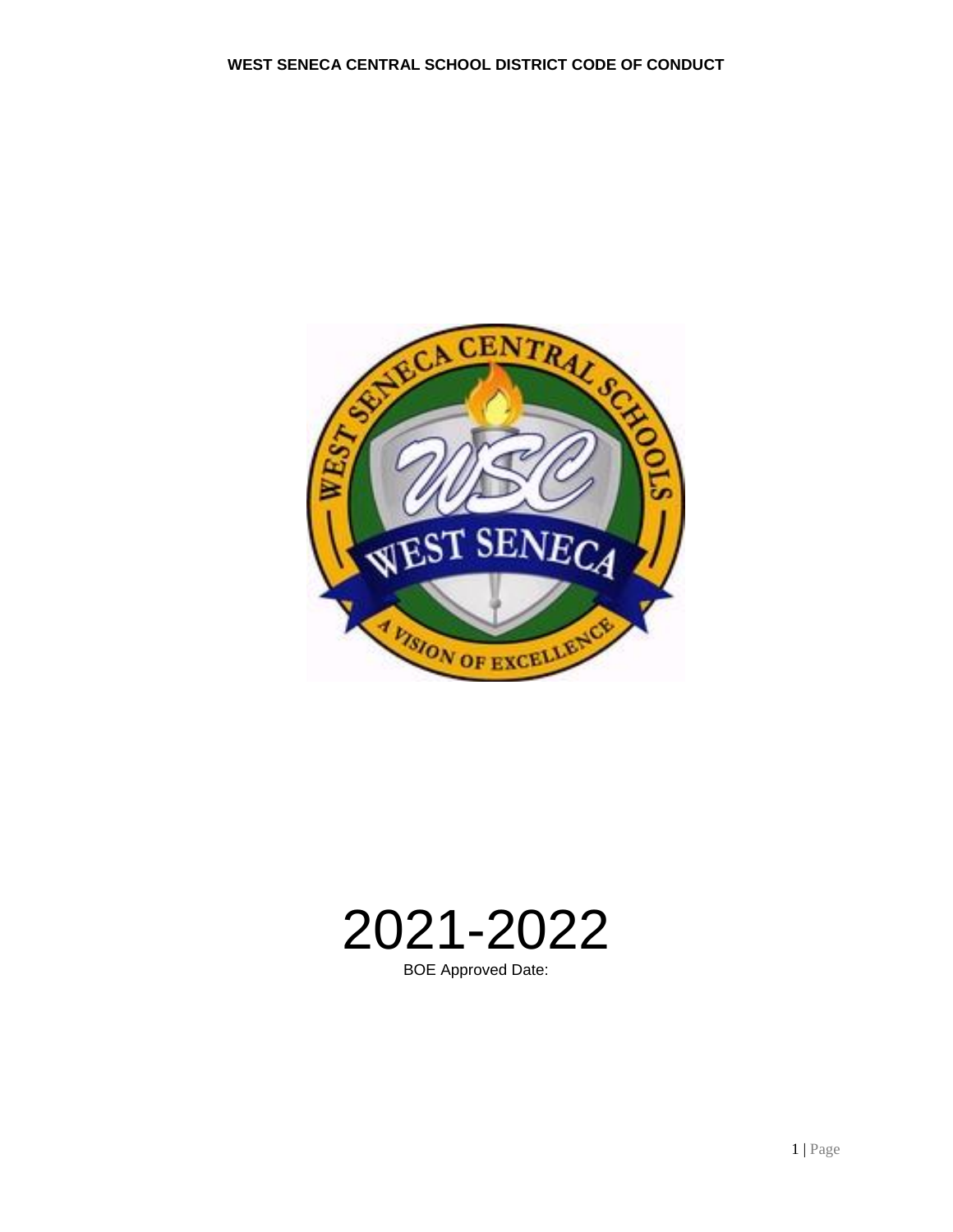# **INTRODUCTION**

The West Seneca Central School District and the Board of Education are committed to providing a safe and orderly environment, in which students may receive and district personnel may deliver quality educational services without disruption and interference. Responsible behavior by students, teachers, other district personnel, parents, and other visitors is essential to achieving this goal.

The West Seneca Central School District has a long-standing set of expectations for conduct on school property, at school functions, and with District computer systems. These expectations are based on principles of civility, mutual respect, citizenship, character, tolerance, honesty, and integrity. The Board of Education recognizes the need to clearly define these expectations for acceptable conduct on school property, at schoolauthorized functions, with District resources, and identify the possible consequences of unacceptable conduct, to ensure that discipline, when necessary, is administered promptly and fairly. To this end, the Board of Education adopts this West Seneca Central School District Code of Conduct.

Actions outside of school that result in infractions of the code in school fall under this code and consequences may result as specified in the code.

Be aware that all West Seneca Central School District facilities employ video surveillance equipment for security purposes. This equipment may or may not be monitored at any time.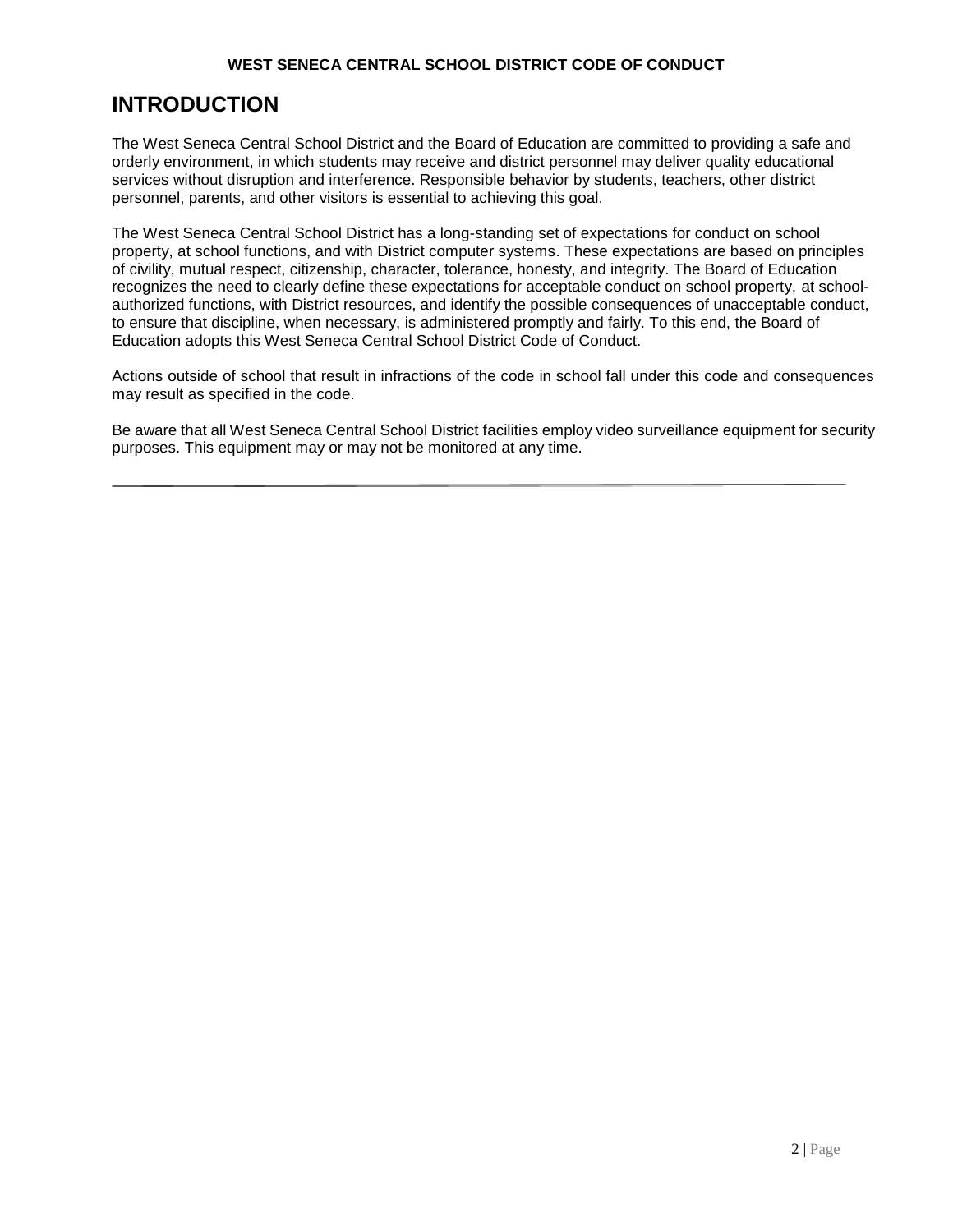# **DEFINITIONS**

For the purpose of this code, the following definitions apply:

| Color       | Means the term refers to the apparent pigmentation of the skin,                                                                                                     |  |
|-------------|---------------------------------------------------------------------------------------------------------------------------------------------------------------------|--|
|             | especially as an indication or possible indication of race.                                                                                                         |  |
| <b>DASA</b> | Means the Dignity for All Students Act. The goal of DASA is to                                                                                                      |  |
|             | provide public elementary and secondary school students with a                                                                                                      |  |
|             | safe and supportive learning environment free from discrimination,                                                                                                  |  |
|             | intimidation, taunting, harassment, and bullying on school property,                                                                                                |  |
|             | on a school bus, or at a school function. This includes                                                                                                             |  |
|             | "cyberbullying" as well as harassment that occurs off of school                                                                                                     |  |
|             |                                                                                                                                                                     |  |
|             | property that creates a risk or a perceived risk for harm or bullying                                                                                               |  |
|             | on school property. In accordance with DASA, School District policy                                                                                                 |  |
|             | and practice must ensure that no student is subject to                                                                                                              |  |
|             | discrimination, harassment, or bullying based on a person's actual                                                                                                  |  |
|             | or perceived race, color, weight, national origin, ethnic group,                                                                                                    |  |
|             | religion, religious practices, disability, sexual orientation, gender, or                                                                                           |  |
|             | sex by school employees or students.                                                                                                                                |  |
|             | The West Seneca Central School District recognizes that learning environments                                                                                       |  |
|             | that are safe and supportive can increase student attendance and improve                                                                                            |  |
|             | academic achievement. A student's ability to learn and achieve high academic                                                                                        |  |
|             | standards, and a school's ability to educate students, is compromised by                                                                                            |  |
|             | incidents of discrimination or harassment, including but not limited to bullying,                                                                                   |  |
|             | taunting and intimidation. The District therefore strives to create an environment<br>free of discrimination and harassment and promotes civility in the schools to |  |
|             | prevent and prohibit conduct that is inconsistent with the District's educational                                                                                   |  |
|             | mission. To this end, the District has a comprehensive policy regarding the                                                                                         |  |
|             | Dignity for All Students Act ("DASA"), which prohibits bullying, discrimination and                                                                                 |  |
|             | harassment of students in specific circumstances. The policy is available on the                                                                                    |  |
|             | District's website and at our District office. Questions regarding DASA can be<br>directed to the District's appointed Dignity Act Coordinators:                    |  |
|             |                                                                                                                                                                     |  |
|             | Allendale - Sean Hanley - 677-3670                                                                                                                                  |  |
|             | Clinton - Tina Schoepflin - 677-3631                                                                                                                                |  |
|             | Northwood - Brenna Fitzpatrick - 677-3649                                                                                                                           |  |
|             | West Elementary - Elizabeth Caprio - 677-3166                                                                                                                       |  |
|             | Winchester - Luke Rejewski - 677-3594                                                                                                                               |  |
|             |                                                                                                                                                                     |  |
|             | East Middle - Chris Scozzaro - 677-3530                                                                                                                             |  |
|             | West Middle - Aimee Smart - 677-3513                                                                                                                                |  |
|             | East Senior - Kristen Syracuse - 677-3300                                                                                                                           |  |
|             | West Senior - Kathryn DiPasquale - 677-3368                                                                                                                         |  |
|             |                                                                                                                                                                     |  |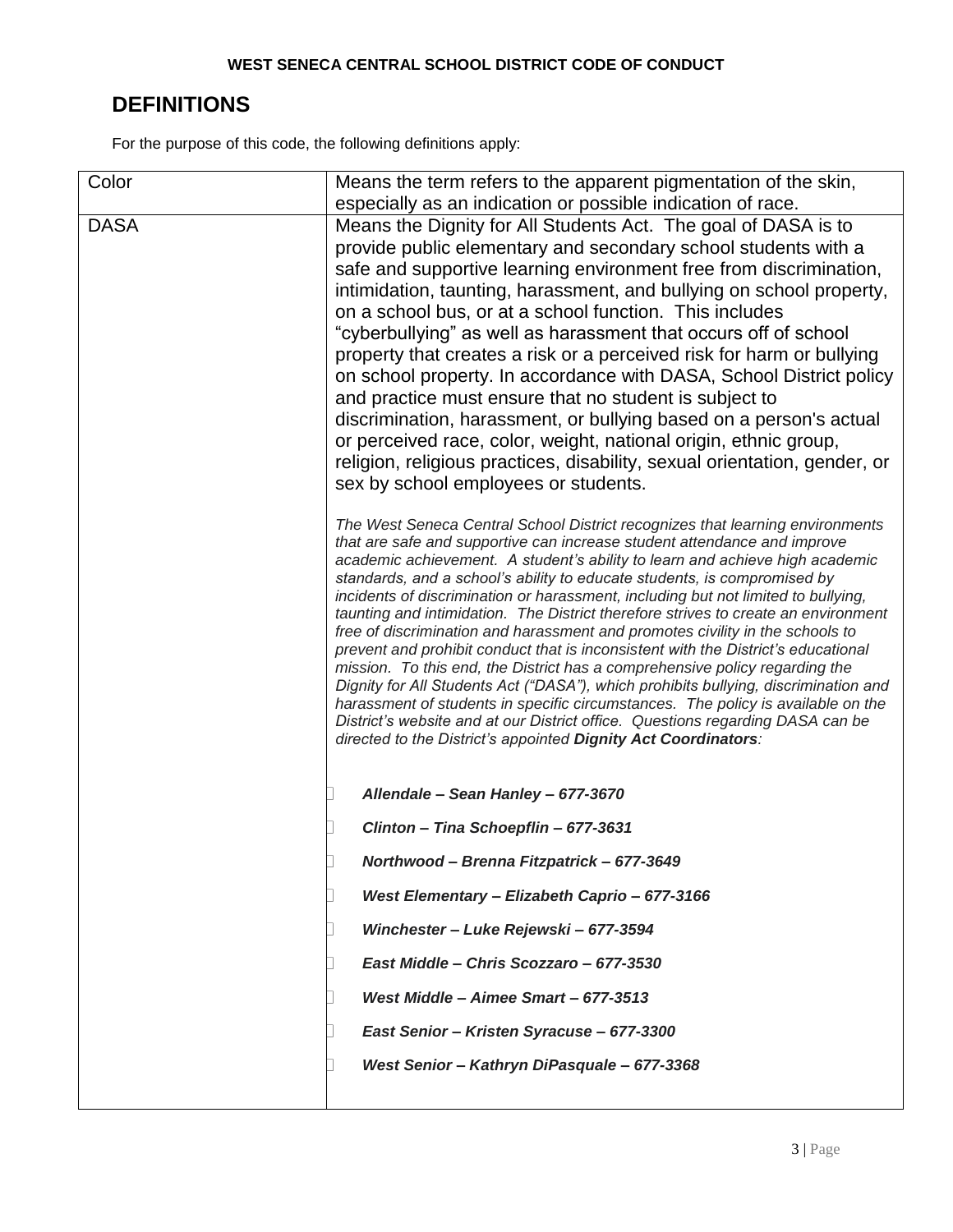| <b>Disability</b>        | Means (a) a physical, mental or medical impairment resulting from       |
|--------------------------|-------------------------------------------------------------------------|
|                          | anatomical, physiological, genetic or neurological conditions which     |
|                          | prevents the exercise of a normal bodily function or is                 |
|                          | demonstrable by medically accepted clinical or laboratory               |
|                          | diagnostic techniques or (b) a record of such an impairment or (c) a    |
|                          | condition regarded by others as such an impairment, provided,           |
|                          |                                                                         |
|                          | however, that in all provisions of this article dealing with            |
|                          | employment, the term must be limited to disabilities which, upon        |
|                          | the provision of reasonable accommodations, do not prevent the          |
|                          | complainant from performing in a reasonable manner the activities       |
|                          | involved in the job or occupation sought or held (Education Law         |
|                          | Section 11[4] and Executive Law Section 292[21]).                       |
|                          | Means any restriction or lack (due to any impairment) of ability to     |
|                          | perform an activity in the manner or within the range considered        |
|                          | typical.                                                                |
| Disruptive student       | Means a student, under the age of 21, who disrupts the educational      |
|                          | process or interferes with the teacher's authority over the classroom.  |
| <b>District Computer</b> | Includes, but is not limited to, software, hardware, computer           |
| Usage                    | networks, and electronic communications systems.                        |
| Employee                 | Means any person receiving compensation from a school district or       |
|                          | employee of a contracted service provider or worker placed within       |
|                          | the school under a public assistance employment program, pursuant       |
|                          |                                                                         |
|                          | to title nine B of article five of the Social Services Law, and         |
|                          | consistent with the provisions of such title for the provision of       |
|                          | services to such district, its students or employees, directly or       |
|                          | through contract, whereby such services performed by such person        |
|                          | involve direct student contact (Education Law Section s11[4] and        |
|                          | $1125[3]$ .                                                             |
| <b>Ethnic Group</b>      | Means a group of people who identify with each other through a          |
|                          | common heritage including language, culture, and often a shared or      |
|                          | common religion and or ideology that stresses ancestry.                 |
| Gender                   | Means actual or perceived sex and includes a person's gender            |
|                          | identity or expression (Education Law Section 11[6]).                   |
|                          | Means the socially constructed roles, behaviors, activities, and        |
|                          | attributes that a given society considers appropriate for men and       |
|                          | women. (MASCULINE and FEMININE denote "gender".)                        |
| Harassment               | As defined in DASA, harassment means creating a hostile                 |
|                          | environment by conduct or by verbal threats, intimidation or abuse      |
|                          | that unreasonably and substantially interferes with a student's         |
|                          |                                                                         |
|                          | educational performance, opportunities or benefits, or a student's      |
|                          | mental, emotional or physical well-being. Harassment includes           |
|                          | verbal threats, intimidation or abuse that may cause a student to       |
|                          | fear for his or her physical safety and may include, but is not limited |
|                          | to, conduct, verbal threats, intimidation or abuse based on a           |
|                          | person's actual or perceived race, color, weight, national origin,      |
|                          | ethnic group, religion, religious practices, disability, sexual         |
|                          | orientation, gender, or sex. Education Law Section 11(7)                |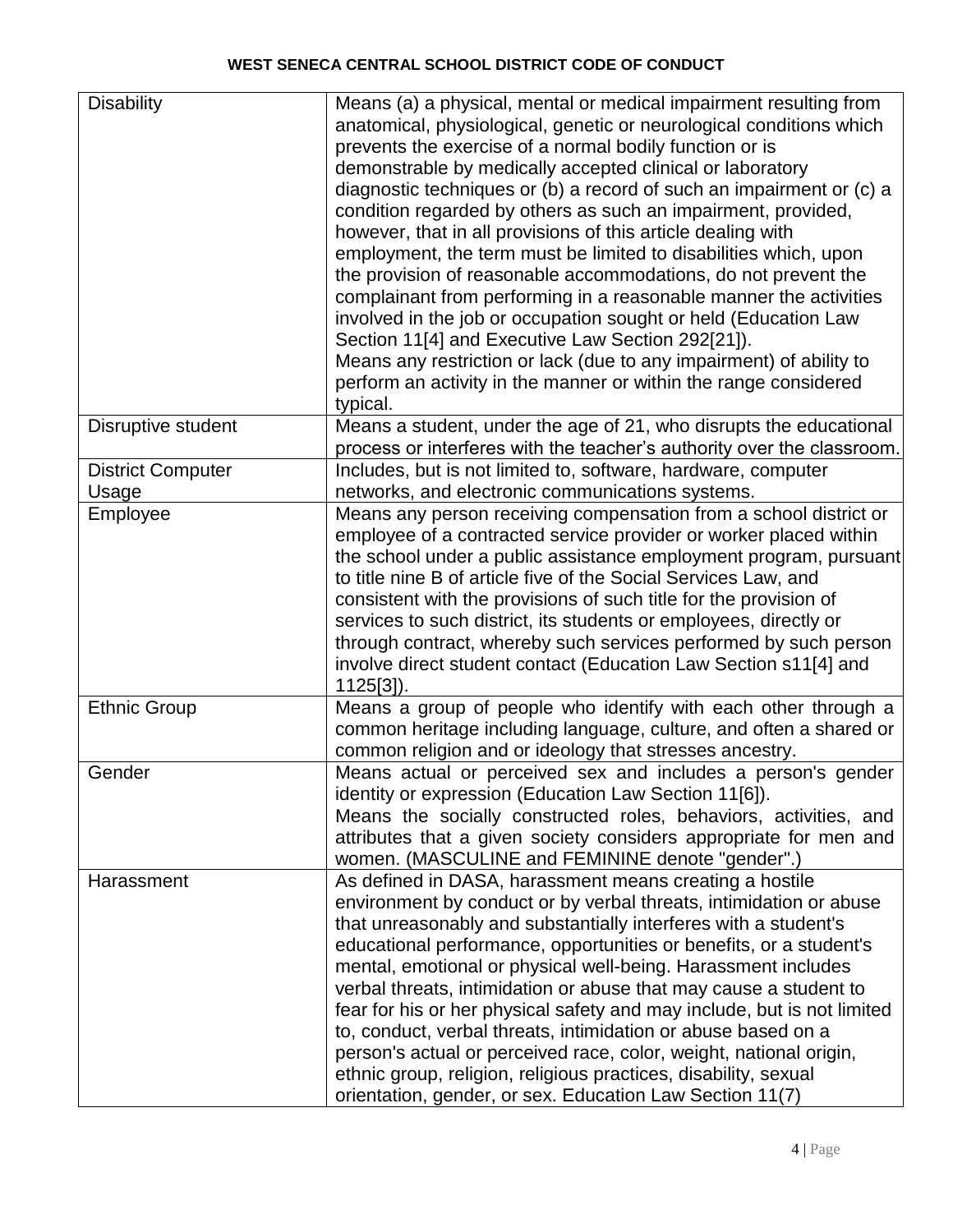| Hazing                    | Will be understood to be any activity undertaken or situation created,    |  |
|---------------------------|---------------------------------------------------------------------------|--|
|                           | by any individual, group of individuals or organization, in which         |  |
|                           | individuals are voluntarily or involuntarily subjected to activities that |  |
|                           | have the potential to harass, intimidate, impart pain, humiliate, invite  |  |
|                           | ridicule or cause undue mental or physical fatigue or distress, or to     |  |
|                           | cause mutilation, laceration, or bodily injury. The express or implied    |  |
|                           | consent of the victim will not be a defense.                              |  |
| <b>National Origin</b>    | Means a person's country of birth or ancestor's country of birth.         |  |
| Parent                    | Means the biological, adoptive or foster parent, guardian or person       |  |
|                           | in parental relation to the student.                                      |  |
| Race                      | Means a group of persons related by a common descent or heredity.         |  |
|                           | For purposes of enumeration the U.S. Census Bureau uses terms             |  |
|                           | such as: "White/Caucasian", "Black/African American/African-              |  |
|                           | descent, "Asian", "Bi-racial", "Hispanics/Latinos" etc. to describe and   |  |
|                           | classify the inhabitants of the United States.                            |  |
| Religion                  | Means specific fundamental beliefs and practices generally agreed         |  |
|                           | to by large numbers of the group or a body of persons adhering to a       |  |
|                           | particular set of beliefs and practices.                                  |  |
| <b>Religious Practice</b> | Means a term including practices and observances such as                  |  |
|                           | attending worship services, wearing religious garb or symbols,            |  |
|                           | praying at prescribed times, displaying religious objects, adhering to    |  |
|                           | certain dietary rules, refraining from certain activities, proselytizing, |  |
|                           | etc.                                                                      |  |
| <b>School Function</b>    | Means any school-sponsored extra-curricular event or activity.            |  |
|                           | Education Law Section 11(2)                                               |  |
| <b>School Property</b>    | Means in or within any building, structure, athletic playing field,       |  |
|                           | playground, parking lot or land contained within the real property        |  |
|                           | boundary line of a public elementary or secondary schools, or in or       |  |
|                           | on a school bus. Education Law Section 11(1)                              |  |
| <b>School Bus</b>         | Means every motor vehicle owned and operated for the                      |  |
|                           | transportation of pupils, children of pupils, teachers and other          |  |
|                           | persons acting in a supervisory capacity, to or from school or school     |  |
|                           | activities, or, privately owned and operated for compensation for the     |  |
|                           | transportation of pupils, children of pupils, teachers and other          |  |
|                           | persons acting in a supervisory capacity to or from school or school      |  |
|                           | activities (Education Law Section 11[1] and Vehicle and Traffic Law       |  |
|                           | Section 142).                                                             |  |
| Sex                       | Means the biological and physiological characteristics that define        |  |
|                           | men and women. (MALE and FEMALE denote "sex".)                            |  |
| <b>Sexual Orientation</b> | Means actual or perceived heterosexuality, homosexuality, or              |  |
|                           | bisexuality (Education Law Section 11[5]).                                |  |
|                           | Means the sex to which a person is sexually attracted. Someone            |  |
|                           | attracted primarily or exclusively to members of the opposite sex is      |  |
|                           | characterized as straight or heterosexual. Someone attracted              |  |
|                           | primarily or exclusively to members of the same sex is characterized      |  |
|                           | as homosexual. A person with a strong or viable attraction to both        |  |
|                           | genders is characterized as bisexual or pansexual.                        |  |
|                           |                                                                           |  |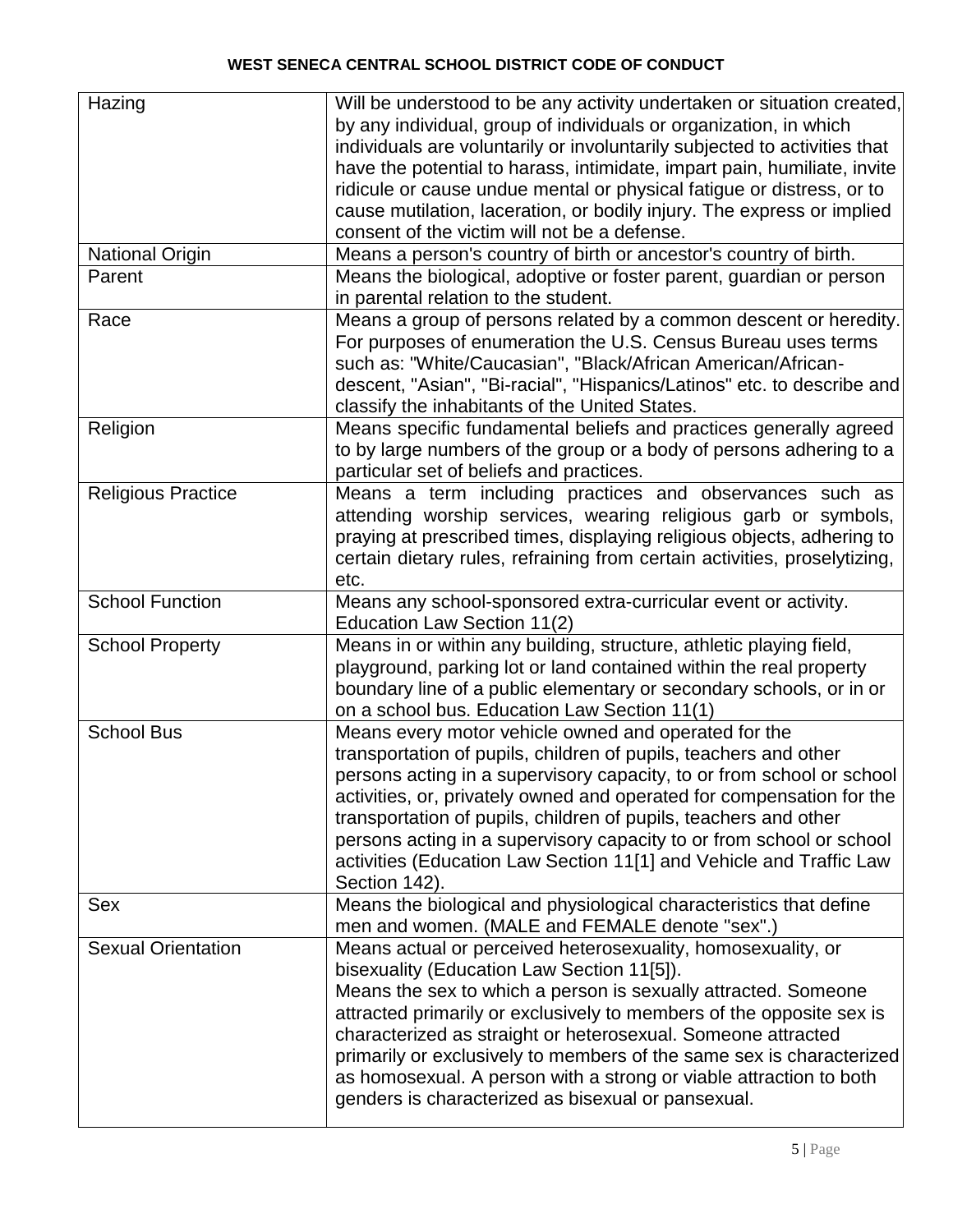| <b>Violent Student</b> | Means a student under the age of 21 whom:                                                                                                                                                                                                                                                                                                                                                                                                                                                                                                                                                |  |  |  |  |
|------------------------|------------------------------------------------------------------------------------------------------------------------------------------------------------------------------------------------------------------------------------------------------------------------------------------------------------------------------------------------------------------------------------------------------------------------------------------------------------------------------------------------------------------------------------------------------------------------------------------|--|--|--|--|
|                        | 1. Commits an act of violence upon a school employee.                                                                                                                                                                                                                                                                                                                                                                                                                                                                                                                                    |  |  |  |  |
|                        | 2. Commits, while on school property or at a school function, an                                                                                                                                                                                                                                                                                                                                                                                                                                                                                                                         |  |  |  |  |
|                        |                                                                                                                                                                                                                                                                                                                                                                                                                                                                                                                                                                                          |  |  |  |  |
|                        | act of violence upon another student or any person on school                                                                                                                                                                                                                                                                                                                                                                                                                                                                                                                             |  |  |  |  |
|                        | property or at the school function.                                                                                                                                                                                                                                                                                                                                                                                                                                                                                                                                                      |  |  |  |  |
|                        | 3. Possesses, or displays while on school property or at a school                                                                                                                                                                                                                                                                                                                                                                                                                                                                                                                        |  |  |  |  |
|                        | function, a weapon.                                                                                                                                                                                                                                                                                                                                                                                                                                                                                                                                                                      |  |  |  |  |
|                        | 4. Displays while on school property or at a school function,                                                                                                                                                                                                                                                                                                                                                                                                                                                                                                                            |  |  |  |  |
|                        | what appears to be a weapon.                                                                                                                                                                                                                                                                                                                                                                                                                                                                                                                                                             |  |  |  |  |
|                        | 5. Threatens, while on school property or at a school function to                                                                                                                                                                                                                                                                                                                                                                                                                                                                                                                        |  |  |  |  |
|                        | use a weapon.                                                                                                                                                                                                                                                                                                                                                                                                                                                                                                                                                                            |  |  |  |  |
|                        | 6. Damages or destroys school district property or the personal                                                                                                                                                                                                                                                                                                                                                                                                                                                                                                                          |  |  |  |  |
|                        | property of any school employee or any person lawfully on                                                                                                                                                                                                                                                                                                                                                                                                                                                                                                                                |  |  |  |  |
|                        | school property or at a school function.                                                                                                                                                                                                                                                                                                                                                                                                                                                                                                                                                 |  |  |  |  |
| Weapon                 | Means a firearm as defined in 18 USC 921 for the purposes of Gun                                                                                                                                                                                                                                                                                                                                                                                                                                                                                                                         |  |  |  |  |
|                        | Free Schools Act. It also means any item including but not limited to<br>a [Other] gun, BB gun, pistol, revolver, shotgun, rifle, machine gun,<br>disguised gun, dagger, dirk, razor, stiletto, switch-blade knife, gravity<br>knife, brass knuckles, sling shot, metal knuckle knife, box cutter,<br>cane sword, electronic dart gun, Kung Fu star, electronic stun gun,<br>taser gun, pepper spray or other noxious spray, explosive or<br>incendiary bomb, or other device, instrument, material or substance<br>that can cause physical injury or death when used [to cause physical |  |  |  |  |
|                        |                                                                                                                                                                                                                                                                                                                                                                                                                                                                                                                                                                                          |  |  |  |  |
|                        |                                                                                                                                                                                                                                                                                                                                                                                                                                                                                                                                                                                          |  |  |  |  |
|                        |                                                                                                                                                                                                                                                                                                                                                                                                                                                                                                                                                                                          |  |  |  |  |
|                        |                                                                                                                                                                                                                                                                                                                                                                                                                                                                                                                                                                                          |  |  |  |  |
|                        |                                                                                                                                                                                                                                                                                                                                                                                                                                                                                                                                                                                          |  |  |  |  |
|                        |                                                                                                                                                                                                                                                                                                                                                                                                                                                                                                                                                                                          |  |  |  |  |
|                        |                                                                                                                                                                                                                                                                                                                                                                                                                                                                                                                                                                                          |  |  |  |  |
|                        |                                                                                                                                                                                                                                                                                                                                                                                                                                                                                                                                                                                          |  |  |  |  |
|                        | injury or death].                                                                                                                                                                                                                                                                                                                                                                                                                                                                                                                                                                        |  |  |  |  |
| Weight                 | Means aside from the obvious meaning in the physical sciences, the<br>word is used in reference to a person's "size".                                                                                                                                                                                                                                                                                                                                                                                                                                                                    |  |  |  |  |
|                        |                                                                                                                                                                                                                                                                                                                                                                                                                                                                                                                                                                                          |  |  |  |  |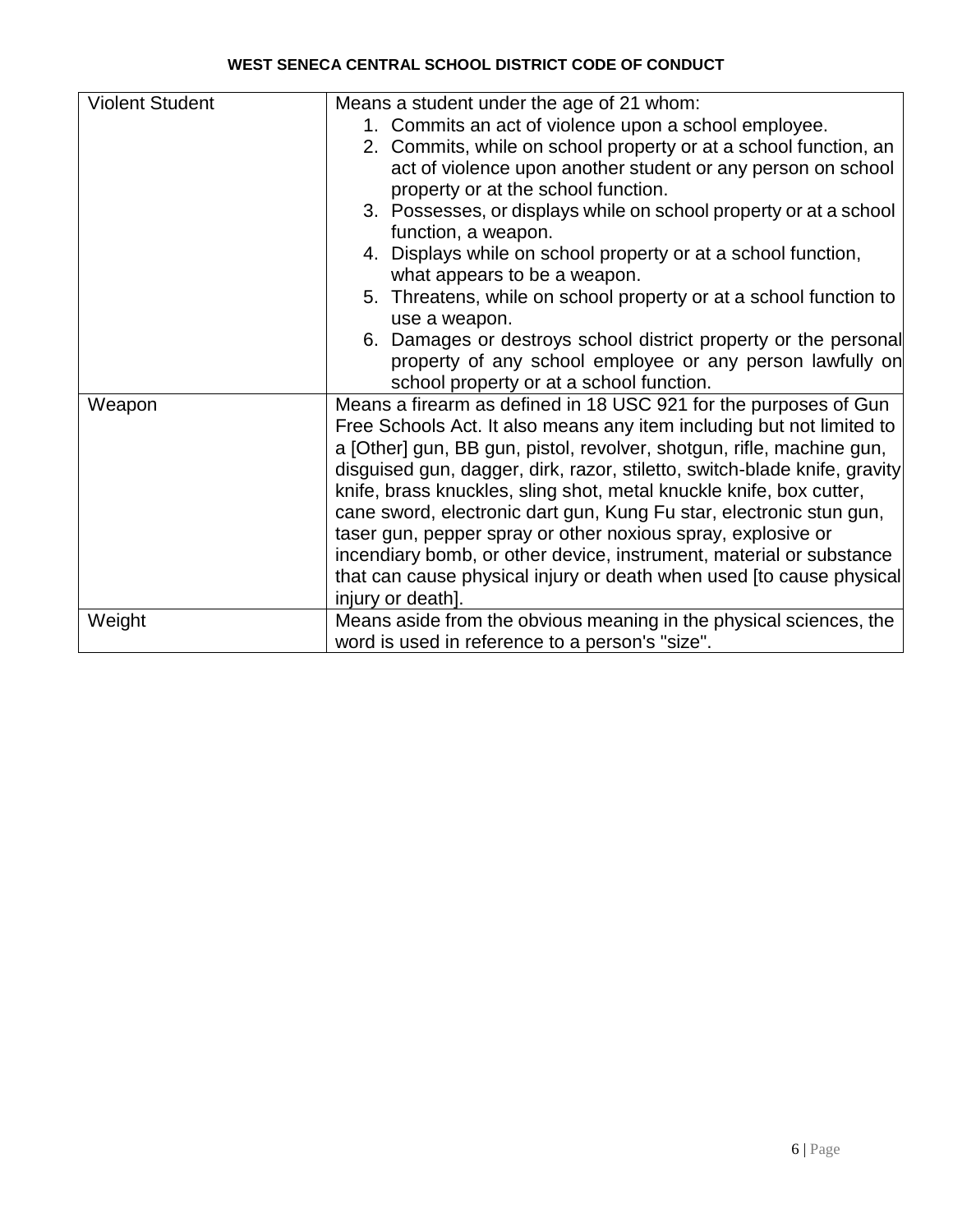## **STUDENT BILL OF RIGHTS AND RESPONSIBILITIES**

## **With every right comes a responsibility.**

| It is the student's right: |                                                                                                                                                                                                                                                                                                                                                                                    |                   | It is the student's responsibility:                                                                                                                                                                                                                                                                                                                                                         |
|----------------------------|------------------------------------------------------------------------------------------------------------------------------------------------------------------------------------------------------------------------------------------------------------------------------------------------------------------------------------------------------------------------------------|-------------------|---------------------------------------------------------------------------------------------------------------------------------------------------------------------------------------------------------------------------------------------------------------------------------------------------------------------------------------------------------------------------------------------|
| 1)                         | To attend school in the district.                                                                                                                                                                                                                                                                                                                                                  | $\rightarrow$     | To attend school daily, regularly and on time, perform<br>assignments, and strive to do the highest quality work<br>possible and be granted the opportunity to receive a<br>good education.                                                                                                                                                                                                 |
| 2)                         | To expect that school will be a safe,<br>orderly and purposeful place for all<br>students to gain an education and to be<br>treated fairly.                                                                                                                                                                                                                                        | $\longrightarrow$ | To be aware of all rules and expectations regulating<br>student's behavior and conduct oneself in accordance<br>with these guidelines.                                                                                                                                                                                                                                                      |
| 3)                         | To be respected as an individual.                                                                                                                                                                                                                                                                                                                                                  | $\longrightarrow$ | To respect one another, and to treat others in the<br>manner that one would want to be treated.                                                                                                                                                                                                                                                                                             |
| 4)                         | To express one's opinions verbally or in $\rightarrow$<br>writing.                                                                                                                                                                                                                                                                                                                 |                   | To express opinions and ideas in a respectful manner<br>so as not to offend, slander, or restrict, the rights and<br>privileges of others.                                                                                                                                                                                                                                                  |
| 5)                         | To dress in such a way as to express one's<br>personality.                                                                                                                                                                                                                                                                                                                         | $\longrightarrow$ | To dress appropriately in accordance with the dress<br>code, so as not to endanger physical health, safety, limit<br>participation in school activities or be unduly distracting.                                                                                                                                                                                                           |
| 6)                         | To be afforded equal and appropriate<br>educational opportunities.                                                                                                                                                                                                                                                                                                                 | $\longrightarrow$ | To be aware of available educational programs in order<br>to use and develop one's capabilities to their maximum.                                                                                                                                                                                                                                                                           |
| 7)                         | To take part in all school activities on an<br>equal basis regardless of race, color<br>creed, religion, religious practice, sex,<br>sexual orientation, gender, national origin,<br>ethnic group, political affiliation, age,<br>marital status, or disability.                                                                                                                   | $\longrightarrow$ | To work to the best of one's ability in all academic and<br>extracurricular activities, as well as being fair and<br>supportive of others.                                                                                                                                                                                                                                                  |
| 8)                         | To have access to relevant and objective<br>information concerning drug and alcohol<br>abuse, as well as access to individuals or<br>agencies capable of providing direct<br>assistance to students with serious<br>personal problems.                                                                                                                                             | $\longrightarrow$ | To be aware of the information and services available<br>and to seek assistance in dealing with personal<br>problems, when appropriate.                                                                                                                                                                                                                                                     |
| 9)                         | be protected from<br>intimidation,<br>To<br>harassment, or discrimination based on<br>actual or perceived race, color, weight,<br>national origin, ethnic group, religion, or<br>religious practice, sex, gender/gender<br>identity, sexual orientation, or disability, by<br>employees or students on school property<br>or at a school-sponsored event, function or<br>activity. | $\rightarrow$     | To respect one another and treat others fairly in<br>accordance with the District Code of Conduct and the<br>provisions of the Dignity Act. To conduct themselves in<br>a manner that fosters an environment that is free from<br>intimidation, harassment, or discrimination. To report<br>and encourage others, to report any incidents of<br>intimidation, harassment or discrimination. |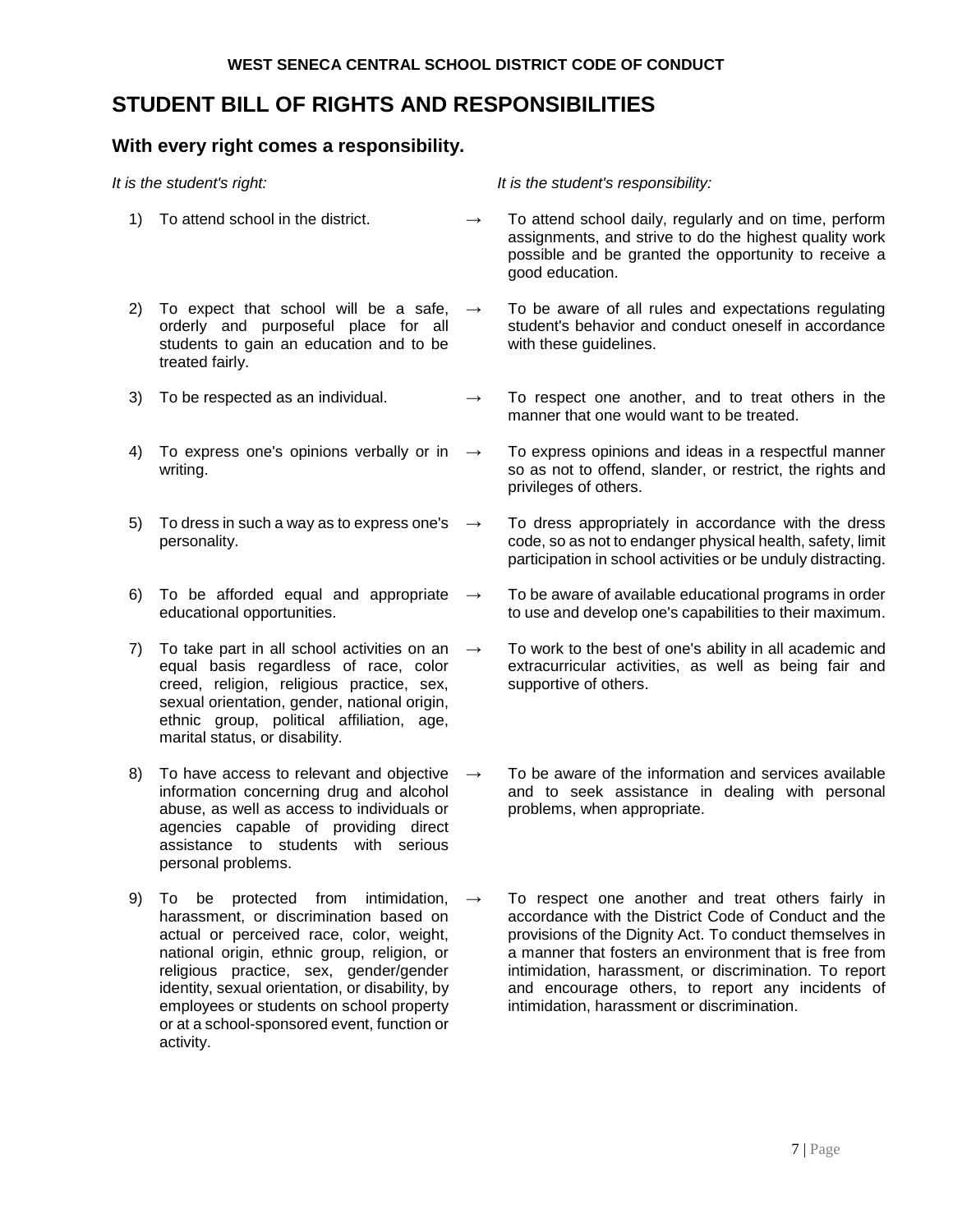# **ESSENTIAL PARTNERS**

## **Expectations for Parents and Guardians**

- 1. Make certain your child's attendance at school is regular and punctual and all absences are properly excused, pursuant to the WSCSD Policy #7110 -- Comprehensive Student Attendance Policy and as required by law.
- 2. Ensure that your child is dressed in compliance with school rules regarding sanitation and safety and in a fashion that will not disrupt classroom procedures in accordance with this Code.
- 3. Be as certain as possible that your child is free of communicable disease and is in good health, enabling him or her to participate in the learning environment.
- 4. Teach your child, by word and example, respect for the law, for the authority of the school and for the rights and property of others.
- 5. Agree to respect building specific requirements regarding security and safety. Parents will sign in and present proper identification in accordance with building procedures.
- 6. Recognize that the education of their child(ren) is a joint responsibility of the parents and the school community.
- 7. Help their children understand that appropriate rules are required to maintain a safe, orderly environment as per the West Seneca Code of Conduct.
- 8. Know school rules and help them understand them.
- 9. Convey to their children a supportive attitude toward education and the district.
- 10. Help their children deal with peer pressure in accordance with the West Seneca Code of Conduct.
- 11. Inform school officials of changes in the home situation that may affect student conduct or performance.
- 12. Provide a place for study and ensure homework assignments are completed.
- 13. Teach their children respect and dignity for themselves, and other students regardless of actual or perceived race, color, weight, national origin, ethnic group, religion, religious practice, disability, sexual orientation, gender/gender identity, or sex, which will strengthen the child's confidence and promote learning in accordance with the Dignity for All Students Act.

## **Expectations for Teachers**

- 1. Maintain a climate of mutual respect and dignity for all students regardless of actual or perceived race, color, weight, national origin, ethnic group, religion, religious practice, disability, sexual orientation, gender/gender identity, or sex, with an understanding of appropriate appearance, language, and behavior in a school setting, which will strengthen and promote a students' self-image and promote confidence to learn.
- 2. Know school policies and rules, and enforce them in a consistent manner.
- 3. Communicate to students, parents, and administration.
	- a. course objectives and requirements
	- b. grading procedures
	- c. assignment deadlines
	- d. student expectations
	- e. classroom discipline plan
- 4. Communicate regularly with students, parents and other teachers concerning growth and achievement.
- 5. Confront issues of discrimination and harassment in any situation that threatens the emotional or physical health or safety of any students, school employee or any person who is lawfully on school property or at a school function.
- 6. Address personal biases that may prevent equal treatment of all students in the school or classroom setting.
- 7. Report incidents of discrimination and harassment that are witnessed or otherwise brought to a teacher's attention to the building administrator and/or Dignity Act Coordinator (DAC) in a timely manner.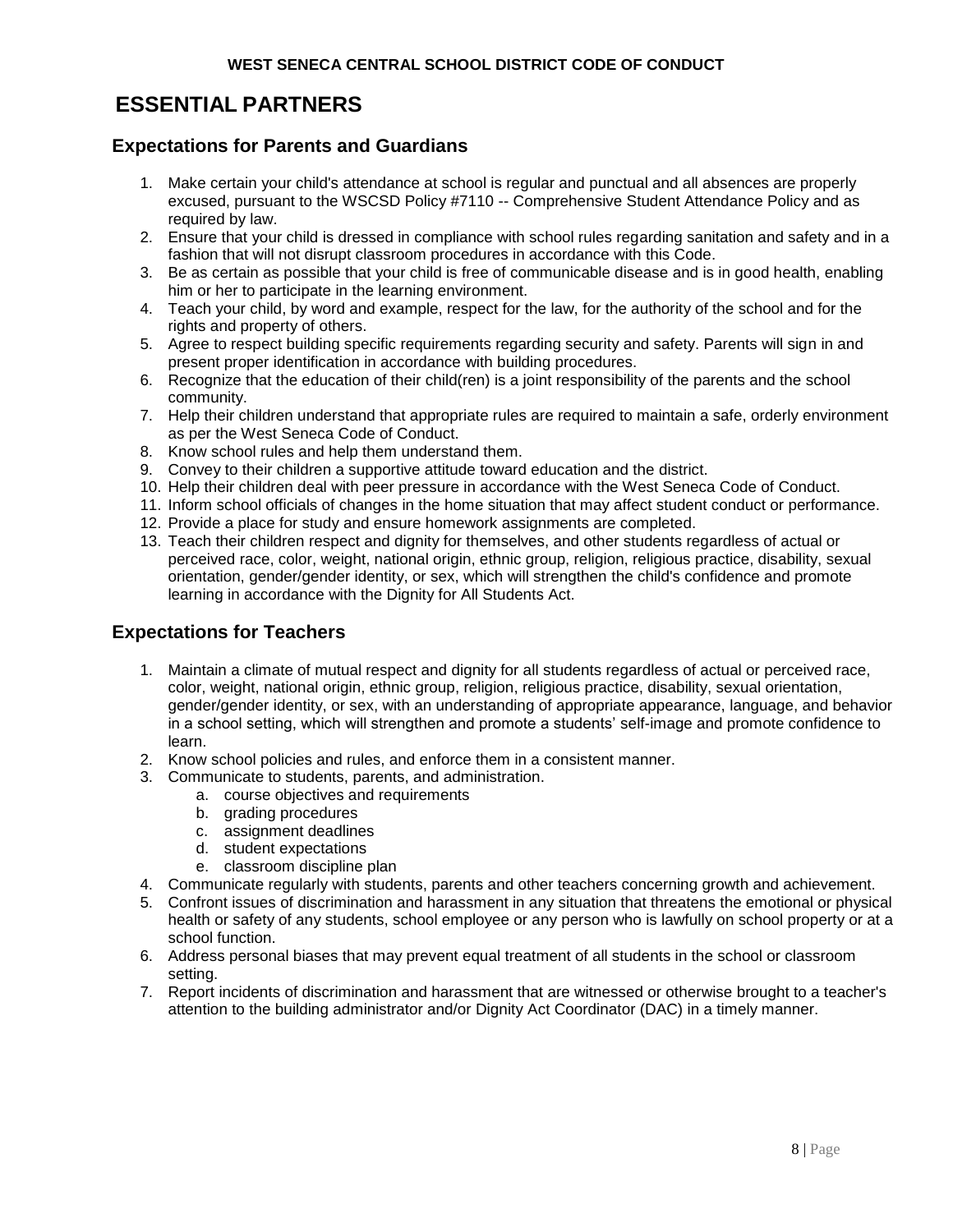## **Expectations for School Counselors**

- 1. Assist students in coping with peer pressure and emerging personal, social and emotional problems.
- 2. Initiate teacher/student/counsellors conferences and parent/teacher/student/counselor conferences, as necessary, as a way to resolve problems.
- 3. Regularly review with students their educational progress and career plans.
- 4. Provide information to assist students with career planning.
- 5. Encourage students to benefit from the curriculum and extracurricular programs.
- 6. Maintain and encourage a climate of mutual respect and dignity for all students regardless of actual or perceived race, color, weight, national origin, ethnic group, religion, religious practice, disability, sexual orientation, gender/gender identity, or sex, with an understanding of appropriate appearance, language, and behavior in a school setting, which will strengthen students' self-image and promote confidence to learn.
- 7. Report incidents of discrimination and harassment that are witnessed or otherwise brought to the counselor's attention to the building administrator and/or Dignity Act Coordinator (DAC) in a timely manner.

## **Expectations for Other School Personnel**

- 1. Support educational and academic goals.
- 2. Follow the Code of Conduct; know, abide by and enforce school rules in a fair and consistent manner.
- 3. Set a good example for students and other staff by demonstrating dependability, integrity and other standards of ethical conduct.
- 4. Assist in promoting a safe, orderly and stimulating school environment.
- 5. Maintain confidentiality about all personal information and educational records concerning students and their families.
- 6. Maintain and encourage a climate of mutual respect and dignity for all students regardless of actual or perceived race, color, weight, national origin, ethnic group, religion, religious practice, disability, sexual orientation, gender/gender identity, or sex, with an understanding of appropriate appearance, language, and behavior in a school setting, which will strengthen students' selfimage and promote confidence to learn.
- 7. Report incidents of discrimination and harassment that are witnessed or otherwise brought to a staff member's attention to the building administrator and/or Dignity Act Coordinator (DAC) in a timely manner.

## **Expectations for Principals**

- 1. Promote a safe, orderly school environment, supporting active teaching and learning.
- 2. Ensure their accessibility to students, staff and parents.
- 3. Evaluate on a regular basis all components of instructional programs.
- 4. Support the development of student participation in appropriate extracurricular activities.
- 5. Be responsible for enforcing the West Seneca Schools Code of Conduct and ensuring that all cases are resolved promptly and fairly, and when necessary, appropriately documenting actions.
- 6. Maintain and encourage a climate of mutual respect and dignity for all students regardless of actual or perceived race, color, weight, national origin, ethnic group, religion, religious practice, disability, sexual orientation, gender/gender identity, or sex, with an understanding of appropriate appearance, language, and behavior in a school setting, which will strengthen students' self-image and promote confidence to learn.
- 7. Follow up on any incidents of discrimination and harassment that are witnessed or otherwise brought to the Principal's attention in a timely manner in collaboration with the Dignity Act Coordinator (DAC).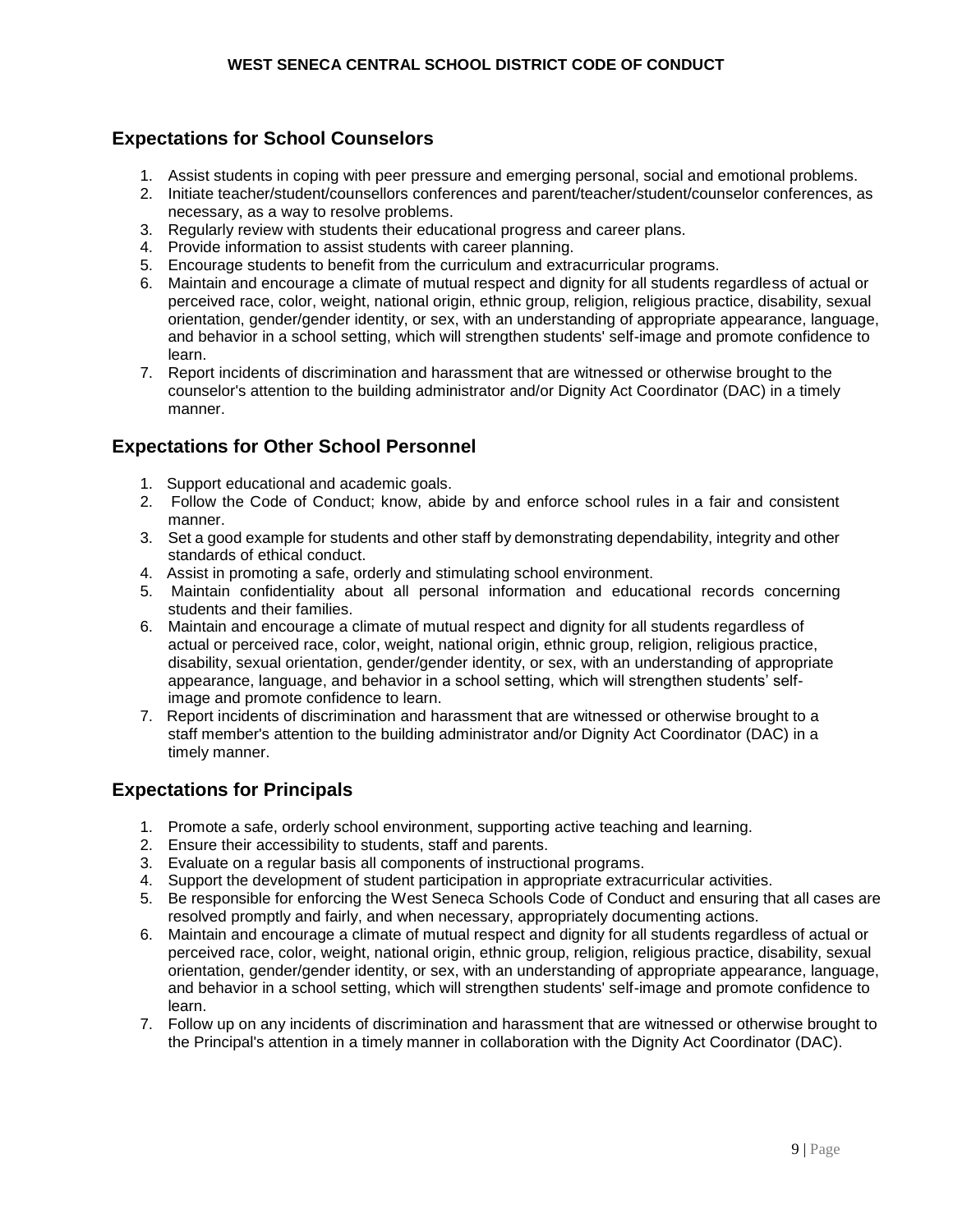## **Expectations for the Superintendent**

- 1. Promote a safe, orderly, respectful, and stimulating school environment, free from intimidation, discrimination and harassment, supporting active teaching and learning.
- 2. Review with district administrators the policies of the Board of Education and state and federal laws relating to school operations and management.
- 3. Inform the Board of educational trends relating to student discipline.
- 4. Work to create instructional programs that minimize problems of misconduct and are sensitive to student and teacher's needs.
- 5. Work with district administrators in enforcing the West Seneca Schools Code of Conduct and ensuring that all cases are resolved promptly and fairly.

## **Board of Education**

- 1. Collaborate with students, teachers, administrators, parent organizations, school safety personnel and other school personnel to develop a West Seneca Schools Code of Conduct that clearly defines expectations for the conduct of students, district personnel and visitors and school property and school authorized functions.
- 2. Approve and review at least once a year the West Seneca Schools Code of Conduct to evaluate its effectiveness and fairness and consistency of its implementation.
- 3. Appoint a Dignity Act Coordinator in each school building. The Dignity Act Coordinator will be thoroughly trained to handle human relations in the areas of race, color, weight, national origin, ethnic group, religion, religious practice, disability, sexual orientation, gender/gender identity, and sex. The Dignity Act Coordinator will be accessible to students and other staff members for consultation and advice as needed on the Dignity Act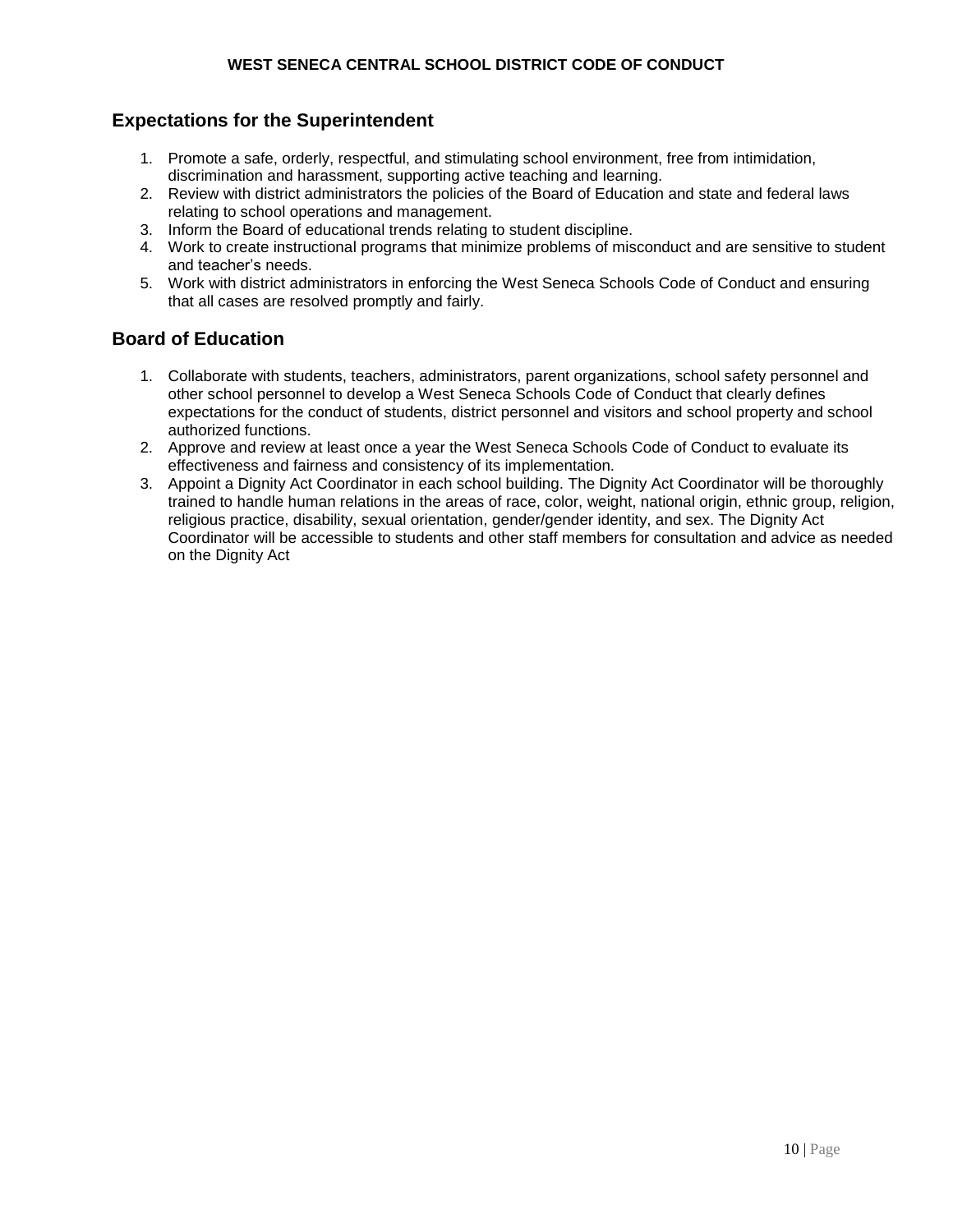# **STUDENT USE OF ELECTRONIC COMMUNICATION DEVICES**

Students are prohibited from using or having on or in an operational mode any paging device, mobile telephone, or any other type of telecommunications or imaging device during instructional time, except as expressly permitted in connection with authorized use by the building principal or his/her designee. While students are permitted to have such devices during in school, they are prohibited from using them in any manner which invades the privacy of students, employees, volunteers or visitors. Students are not permitted to use any form of information technology, including their own personal electronic devices, to intimidate, harass or threaten others. This type of harassment is generally referred to as cyberbullying. If a student violates this prohibition, then he/she is subject to discipline under this provision and/or any other provision in the District *Code of Conduct* that may be applicable to the circumstances involved.

All personnel should exemplify and reinforce acceptable student dress and behavior (including use of electronic devices) and help students develop an understanding of appropriate appearance and conduct in the school setting.

# **DRESS CODE/CIVILITY**

The West Seneca Central School District will adhere to the CDC, New York State Department of Health, and local Department of Health guidance and recommendations that all persons will wear face coverings in all district schools, buildings, school facilities and while transported on school busses, especially when other social distancing measures are difficult to maintain.

All students are expected to be well groomed and neatly dressed at all times. We take pride in the appearance of our students. Student dress shall in no way be so extreme as to be distracting or disruptive to the educational process of the school. The following will be considered as unacceptable dress for our students:

- 1. Messages on clothing or face covering, jewelry, and personal belongings that relate to drugs, alcohol, tobacco, sex, vulgarity, or that reflects adversely upon persons because of [their race or ethnic group] any one of their protected rights are not permitted.
- 2. Displaying of undergarments (bras, boxers, underwear, etc.) is not permitted.
- 3. Headwear (e.g. hats, bandanas, etc.) may not be worn in the building unless for medical or religious reasons.
- 4. Footwear is required at all times and must be safe
- 5. Wearing of a scent that has negative impact on others.

NOTE: Each building principal shall be responsible for informing all students and their parents of the dress code at the beginning of the school year.

Students who violate the student dress code shall be required to modify their appearance by covering or removing the offending item, and if necessary or practical replacing it with an acceptable item. Any student who refuses to do so shall be subject to discipline, up to and including in-school suspension for the day. Any student who repeatedly fails to comply with the dress code shall be subject to further discipline, up to and including out-ofschool suspension.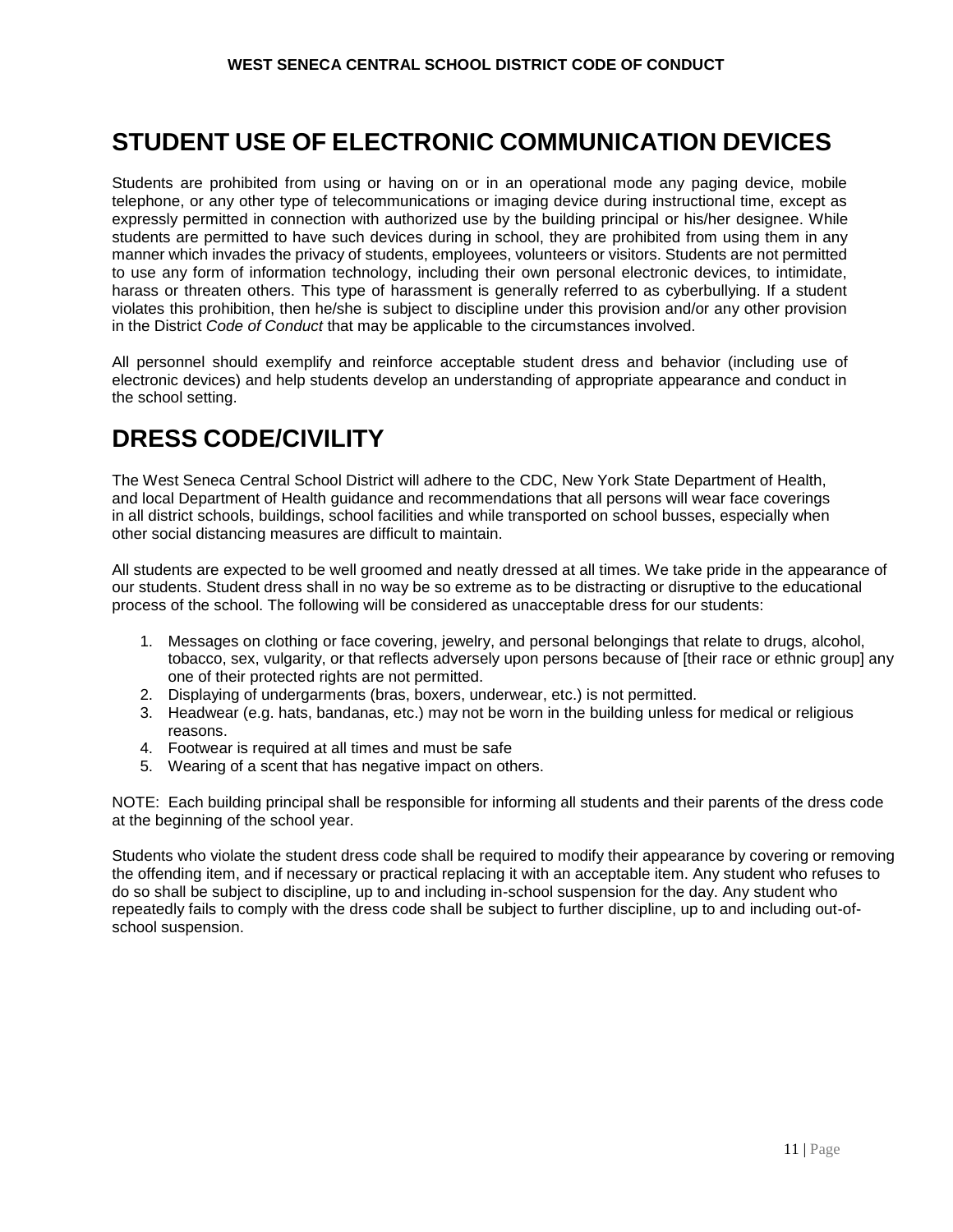## **PROHIBITED STUDENT CONDUCT**

District personnel, who interact with students, are expected to use disciplinary action when necessary and regularly reinforce the students' ability to grow in self-discipline. Students who will not accept responsibility for their own behavior and who violate these school rules, will be required to accept the penalties for their conduct. Students may be subject to disciplinary action, up to and including suspension from school, when they:

A. Engage in conduct that is disruptive, insubordinate or disorderly.

- Examples of this conduct include, but not limited to:
	- 1. Running in hallways;
	- 2. Making unreasonable noise;
	- 3. Obstructing vehicular or pedestrian traffic;
	- 4. Engaging in any willful act which disrupts the normal operation of school;
	- 5. Trespassing. Students are not permitted in any school building, other than the one they regularly attend without the permission from the administrator in charge of the building;
	- 6. Failing to comply with the directions of teachers, administrator or other school employees in charge of students, or otherwise demonstrating disrespect;
	- 7. Lateness for or leaving school without permission;
	- 8. Skipping detention;
	- 9. Wearing of coats, jackets, etc. during the school day.
	- 10.Possession or use of a laser pointer;
	- 11.Truancy;
	- 12.Possession of drugs, drug paraphernalia, with or without the intent to sell.
	- 13.Using the District computer system (DCS) in any way that might disrupt the use of the DCS by others. Examples of this include, but are not limited to, downloading extensive files, transmitting or propagating malicious code such as a virus, Trojan horse, worm, script, batch file, or macro, Sending mass e-mail messages. To include, but not limited to:
		- a. Misusing computer/electronic communications devices, including any unauthorized or inappropriate use of computers, software, or Internet/intranet account; accessing inappropriate websites; evading the District's content filter; using an outside wireless network; or any other violation of the District Acceptable Use Policy.
		- b. Unauthorized use of personal electronic devices/equipment (i.e., cell phones, MP3 devices, cameras, and other personal electronic devices deemed inappropriate by the administration).
		- c. Unauthorized use of personal computer, laptop, tablet or e-reader and/or other computerized information resources through the District computer system is prohibited.
	- 14.Attempting to gain unauthorized access to any files, resources, or computer.
	- 15.Engage in any form of harassment (BOE POLICY 8242)
	- 16.Attempts to commit the various acts specified

B. Engage in conduct that is violent.

Examples of violent conduct include but are not limited to:

- 1. Committing an act such as hitting, kicking, punching, biting and scratching upon any school employee, student or upon other persons lawfully on school property.
- 2. Possessing a weapon as defined by the West Seneca Schools Code of Conduct (page 2)
- 3. Displaying what appears to be a weapon.
- 4. Threatening to use any weapon.
- 5. Intentionally damaging or destroying the personal property of any district employee or any person on school property.
- 6. Intentionally damaging or destroying school district property, including District computer systems and data.
- 7. Engaging in harassing conduct, verbal threats, intimidation, or abuse that reasonably causes or would reasonably be expected to cause a student, employee or visitor to fear for his or her physical wellbeing.
- 8. Communication by any means, including oral, written or electronic (such as through the Internet, email or texting) off school property, where the content of such communication (a) can reasonably be interpreted as a threat to commit an act of violence on school property; or, (b) results in material or substantial disruption to the educational environment.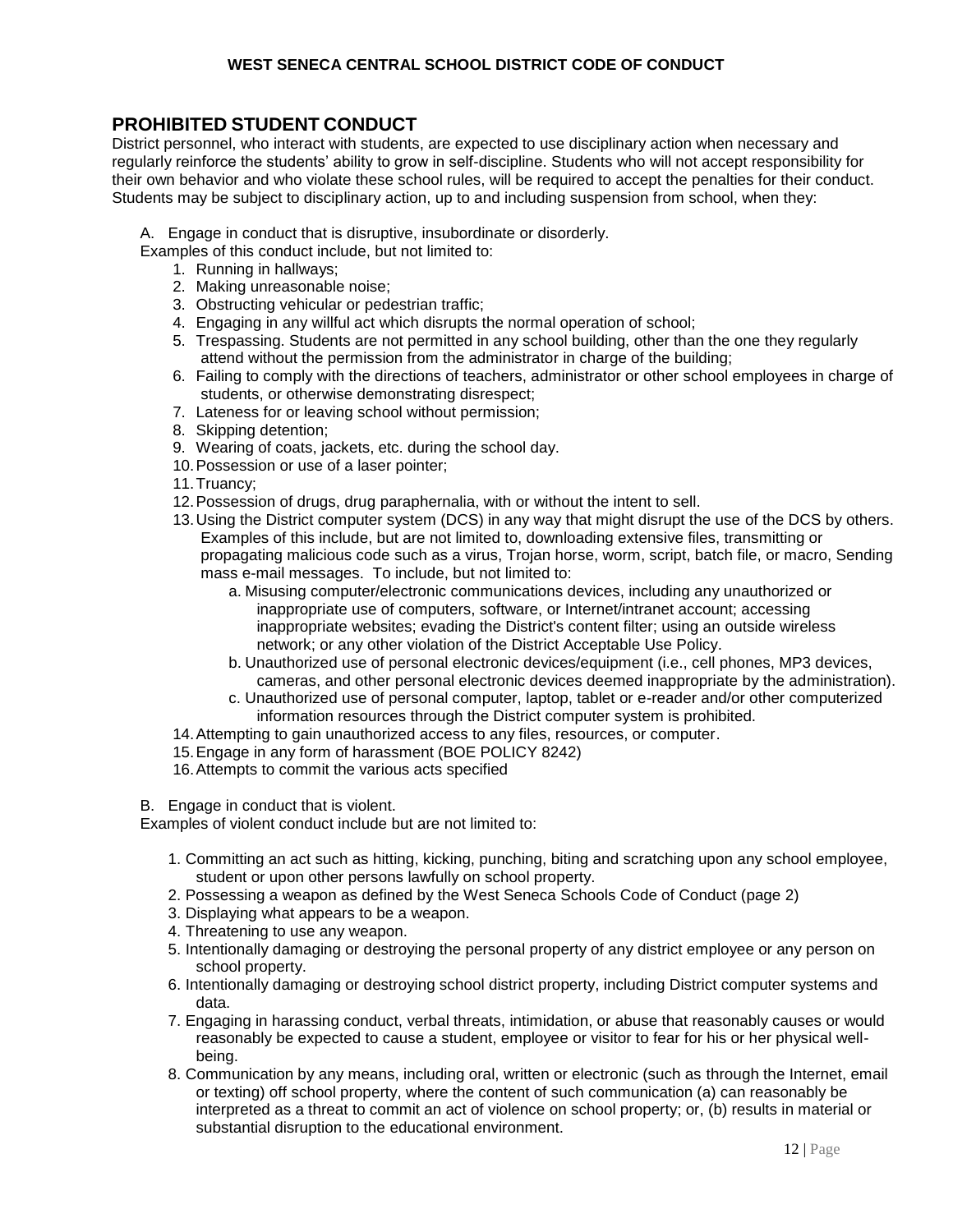C. Engage in any conduct that endangers the safety, morals, health or welfare of others. Examples of such conduct include but are not be limited to:

- 1. Lying to school personnel.
- 2. Stealing the property of other students, school personnel or other persons lawfully on school property. This includes data, equipment, and intellectual property.
- 3. Sexual harassment, which includes unwelcome sexual advances, requests for sexual favors, taking, sending or receiving sexually explicit videos, pictures or auditory recordings and other verbal or physical conduct or communication of a sexual nature, as defined in the district's policies 6121 and 7551.
- 4. Selling, using or possessing obscene material.
- 5. Possessing and/or using any tobacco or other drug related paraphernalia or any facsimile thereof including electronic cigarettes (e-Cigs) and related (e-Cigs) paraphernalia. (Special Alert - Paraphernalia may be disposed of at the building level).
- 6. Possessing, consuming, selling, distributing or exchanging alcoholic beverages, *marijuana or marijuana products,* illegal substances, or being under the influence of either. Illegal substances include but are not limited to inhalants; cocaine, LSD, PCP, amphetamines, heroin, steroids, lookalike drugs, synthetic cannabinoids, and any substances commonly referred to as designer drugs.
- 7. Inappropriately using or sharing prescription and over-the-counter drugs.
- 8. Defamation, which includes making false or unprivileged statements or representations about an individual or identifiable group of individuals that harm the reputation of the person or the identifiable group by demeaning them. This can include posting or publishing video, audio recordings or pictures (written material, cell phones, Internet, YouTube, etc.).
- 9. Discrimination, based on a person's actual or perceived race, age, sexual orientation, use of a recognized guide dog, hearing dog or service dog, color, weight, creed, national origin, ethnic group, religion, religious practice, sex, sexual orientation, gender or gender identity, marital or veteran status, or disability as a basis for treating another in a negative manner on school property or at a school function.
- 10. Harassment, the creation of a hostile environment by conduct or by verbal threats, intimidation or abuse that has or would have the effect of unreasonably and substantially interfering with a student's educational performance, opportunities or benefits, or mental, emotional or physical well-being based on a person's actual or perceived race, color, weight, national origin, political affiliation, ethnic group, religion, religious practice, marital or veteran status, use of a recognized guide dog, hearing dog or service dog, disability, sexual orientation, gender or sex.
- 11. Bullying and intimidation, which includes engaging in actions or statements that put an individual in fear of bodily harm and/or emotional discomfort; for example, "play" fighting, extortion of money, overt teasing, etc.
- 12. Use of a camera device, including cell phones or personal digital assistants (PDA's), to photograph another person, possess and/ or transmit in order to entertain at another's expense, to harass, intimidate, or bully another person or to invade their privacy in any way, including but not limited to "sexting".
- 13. "Internet bullying" (also referred to as "cyberbullying") including the use of instant messaging, email, websites, chat rooms, text messaging, or by any other electronic means, when such use interferes with the operation of the school; or infringes upon the general health, safety and welfare of students or employees.
- 14. Using vulgar or abusive language, cursing or swearing.
- 15. Indecent exposure of private parts of the body [in a lewd or indecent manner.] including knowingly participating in activities such as, but not limited to, "sexting". "Sexting" defined as using technology to send or request inappropriate photos from another individual. It also involves sending or requesting inappropriate communications that are sexual in nature and/or content.
- 16. Initiating a report of fire or other catastrophe without valid cause, misuse of 911, or discharging a fire extinguisher.
- 17. Gambling and gaming instruments such as dice and cards.
- 18. Infringing on any copyrights or other intellectual property rights including copying, installing, receiving, transmitting or making available any copyrighted property on the District computer system.
- 19. Revealing any personal information of oneself or another person, including but not limited to, name, account number, password, address, or telephone number.
- 20. Participation in Hazing.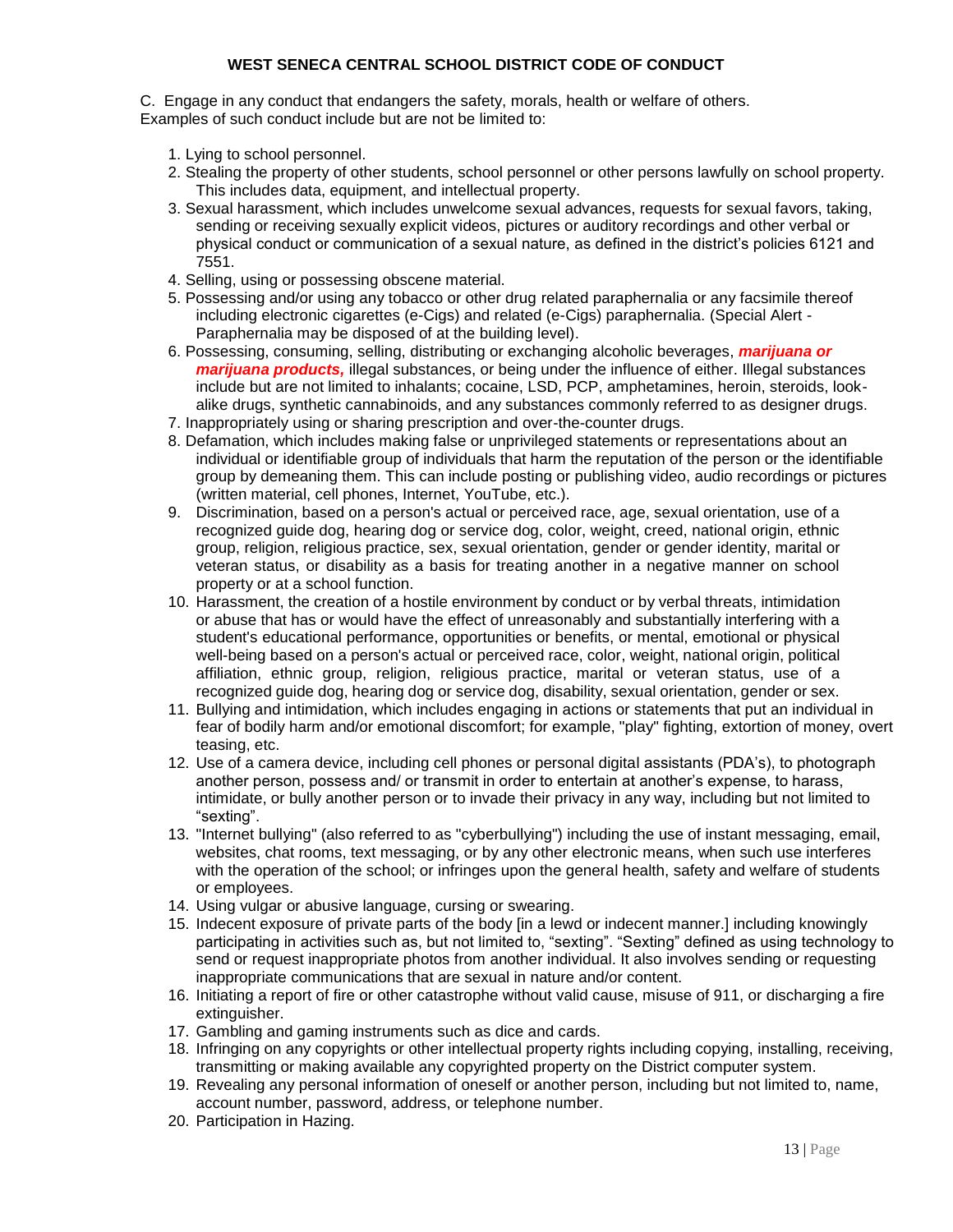D. Engage in misconduct while on a school bus.

It is crucial for students to behave appropriately while riding on district buses, to ensure their safety and that of other passengers and to avoid distracting the bus driver. Students are required to conduct themselves on the bus in a manner consistent with established standards for classroom behavior. Excessive noise, pushing, shoving, fighting, harassment and discrimination will not be tolerated.

Students at the bus stop are expected to conduct themselves in accordance with the district West Seneca Central School District Code of Conduct.

E. Engage in any form of academic misconduct.

Examples include but are not limited to:

- 1. Plagiarism
- 2. Cheating
- 3. Altering Records
- 4. Accessing other users e-mail accounts or network storage accounts and/or attempting to read, delete, copy, modify, and interfere with the transferring and receiving of electronic communications.
- 5. Violation of the District Acceptable Use Policy for technology
- 6. Assisting another student in any of the above actions

## **REPORTING VIOLATION OF THE CODE OF CONDUCT**

The building principal must notify the appropriate local law enforcement agency of those West Seneca Schools Code of Conduct violations that constitute a crime and substantially affect the order or security of a school as soon as practical, but in no event later than 24 hours after [the close of business the day] the principal learns of the violation. The notification may be made by telephone and may be followed by a letter. The notification must identify the student(s) and explain the conduct that violated the West Seneca Schools Code of Conduct and constituted a crime.

## **DISCIPLINARY PROCEDURES AND PENALTIES**

Disciplinary action, when necessary, will be fair and consistent in order to be the most effective in changing student behavior. In determining the appropriate disciplinary action, authorized school personnel will consider the following when imposing disciplinary penalties:

- The student's age.
- The nature of the offense and the circumstances which led to the offense.
- The student's prior disciplinary record.
- The effectiveness of other forms of discipline
- Information from parents, teachers, and others as appropriate.
- Other extenuating circumstances.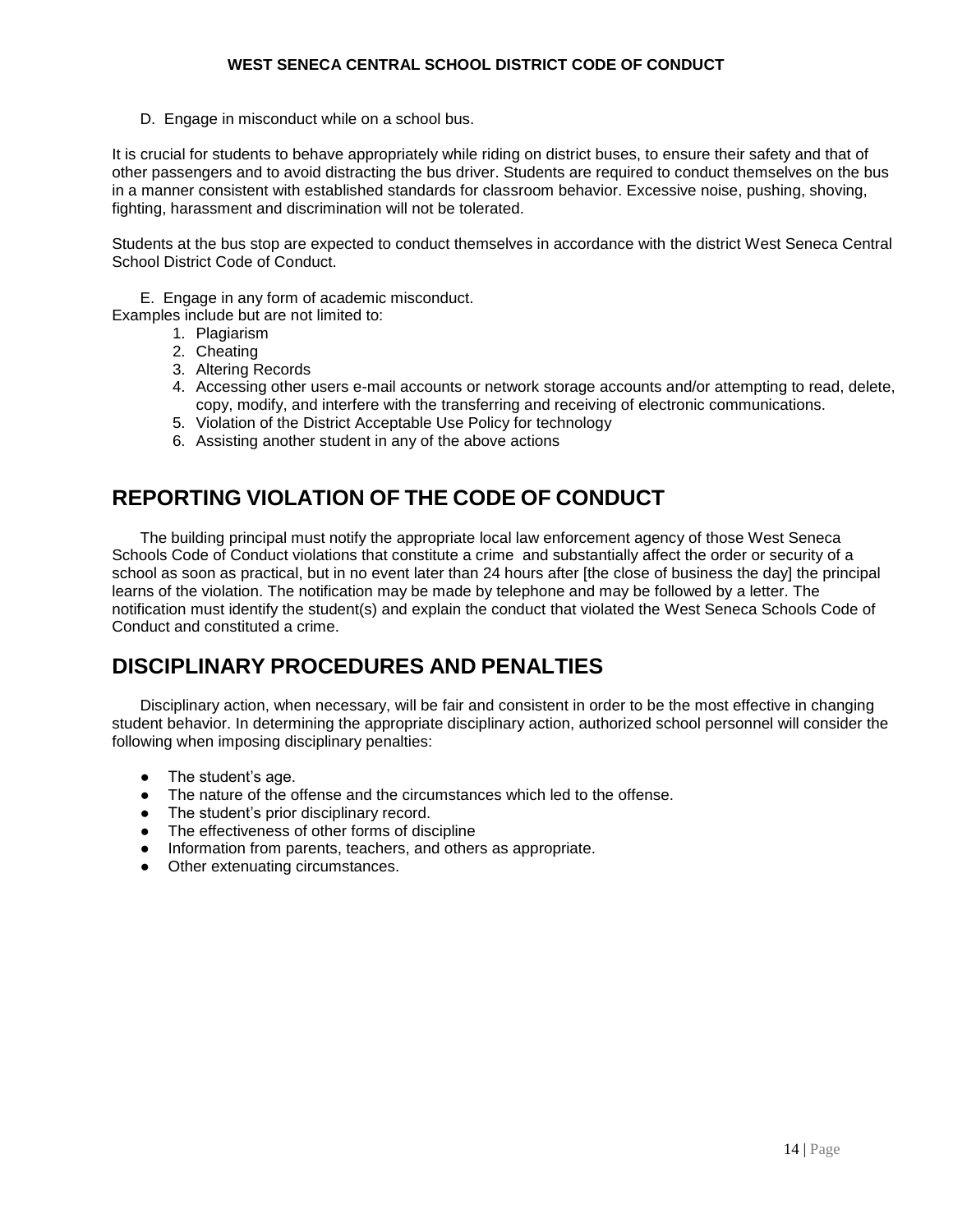## **PENALTIES**

Students, who are found to have violated the West Seneca Schools Code of Conduct, shall be subject to the following penalties either alone or in combination with one another. The school personnel identified after each penalty are authorized to impose that penalty, consistent with the student's right to due process. Typically, discipline will be progressive.

- Verbal warning  $-$  any member of the district staff
- Written warning bus driver, hall, lunch, study hall monitors, teachers, and administration
- Written notification to parent bus driver, hall, lunch study hall and lunch monitors, teachers and administration
- Detention administration and teachers
- Suspension from transportation administration
- Suspension from athletic participation administration
- Suspension from social or extracurricular activities administration
- Suspension from District computer resources- administration
- Suspension of other privileges administration
- In-school suspension administration
- Removal from classroom teachers, administration
- Short-term suspension (five days or less) administration
- Long-term suspension (more than five days) Superintendent, Superintendent's designee
- Permanent suspension from school Superintendent, Board of Education
- Restitution, community service and/or outside intervention Administration

## **PROCEDURES**

Due process is a student's right. All students will have an opportunity to present their version of the facts to the school personnel imposing the disciplinary penalty in connection with the imposition of the penalty. Students, who are to be given penalties (other than a verbal warning, written warnings, written notification to their parents or detention), are entitled to additional rights before the penalty is imposed. These rights are explained below.

#### **Detention**

Teachers and administration may use after school detention as a penalty for student misconduct in situations where removal from the classroom or suspension would be inappropriate.

#### **Teacher Disciplinary Removal of Disruptive Student**

A student's behavior can affect a teacher's ability to teach and can make it difficult for other students in the classroom to learn. In most instances the teacher can control a student's behavior and maintain or restore control over the classroom by using good classroom management techniques. These techniques may include practices that involve the teacher directing a student to briefly leave the classroom to give the student an opportunity to regain his or her composure and self-control. Such practices may include, but not be limited to: a short-term "timeout" in an elementary classroom or in an administrator's office)

On occasion, a student's behavior may become disruptive. For purposes of this West Seneca Schools Code of Conduct, a disruptive student is a student who is substantially disruptive of the educational process or substantially interferes with the teacher's authority over the classroom. A substantial disruption of the educational process or substantial interference with a teacher's authority occurs when a student demonstrates a persistent non-willingness to comply with the teacher's instructions or repeatedly (i.e. three or more times) violates the teacher's classroom behavior rules. A classroom teacher may remove a disruptive student from class for up to four (4) consecutive school days, the first day being any part of the period that a student is removed from. The removal from class applies to the class of the removing teacher only. If the disruptive student does not pose a danger or on-going threat of disruption to the academic process, the teacher must provide the student with an explanation for why he/she is being removed and an opportunity to explain his/her version of the relevant events before the student is removed.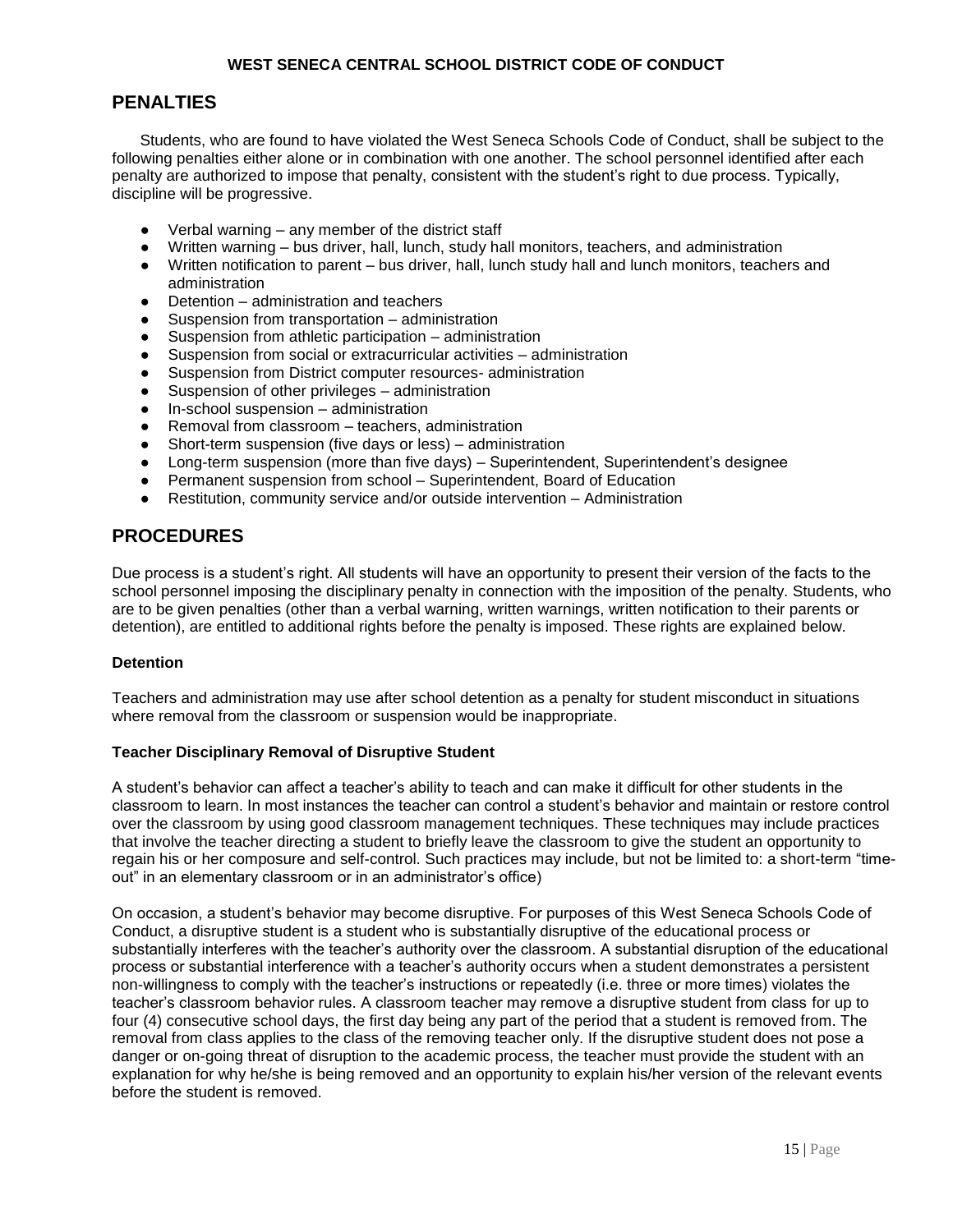- Scenario I: A student refuses to stop talking to a classmate after being requested to do so by the teacher for the third time. Following the first warning, the student was moved to another location in the classroom. Following the second warning, the teacher informed the student that the student would be asked to leave the classroom, if a further disturbance occurred. Following the third disruption to the lesson, the teacher verbally informs the student that he/she will not be allowed to return to the classroom for one day which is consistent with the range of consequences included in the code of conduct.
- Scenario II: A student ignores a teacher's initial verbal warning to stop talking to a classmate. Following a second verbal warning, the student calls the teacher a derogatory name. The teacher immediately requests the student to leave the classroom and report to the principal's office. Prior to the student leaving the classroom the teacher verbally informs the student that the student may not return to the classroom for two days, which is consistent with the range of consequences included in the code of conduct.
- Scenario III: A student with a disability engages in antagonistic behavior with another student. (The student has not been previously removed from the classroom.) When the teacher verbally informs the student to immediately stop such behavior, the student approaches the teacher and threatens to physically touch the teacher. The teacher immediately requests the student to leave the room and verbally informs the student that a three-day classroom removal will be imposed for such behavior. (In the case of a student with a disability, a teacher will be previously informed.)

Scenario IV Antagonistic:. The behavior of a student appears to present possible or imminent physical harm to another warrants up to a four (4) day consecutive school day removal.

Following each incident involving removal of a student from a classroom, the teacher must submit a written form, describing the evidence to substantiate the removal to the principal within 24 hours (one school day). The teacher's evidence supporting the disruptive behavior should be objectively stated provide appropriate and adequate information, and include steps the teacher took to address the behavior or a clear reason why no such steps were attempted.

If the disruptive student poses a danger or ongoing threat of disruption, the teacher may order the student to be removed immediately. The teacher should, however, explain to the student why he/she was removed from the classroom and give the student a chance to present his/her version of the relevant events within 24 hours. The teacher must complete a district established disciplinary removal form and meet with the principal/designee as soon as possible, but no later than the end of the school day, to explain the circumstances of the removal and to present the removal forms. \* Under normal circumstances, prior to initiating the removal process, the teacher must notify the parent of a potential removal.

Prior to the Principal's parent contact, the removing teacher shall make a reasonable attempt to contact the student's parents to explain the circumstances of the student's removal. Within 24 hours, written notification of the student's removal will be mailed home to the student's parent. The notice will inform the parent that they have the right, upon request, to meet informally with the principal/designee and the teacher to discuss the reasons for the removal. Where possible, notice should also be provided by telephone if the school has been provided with a telephone number for the purpose of contacting a parent.

The principal/designee may require the teacher, who ordered the removal, to attend the informal conference during the workday. If at the informal meeting the student denies the charges, the principal/designee will explain why the student was removed and give the student and parent a chance to present the student's version of the relevant events. The informal meeting must be held within 48 hours of the student's removal. The timing of the meeting may be extended by mutual agreement of the parent and principal.

The principal/designee may only overturn the removal of the student from class if the principal finds any one of the following:

- a. The charges against the student are not supported by substantial evidence.
- b. The student's removal is otherwise in violation of law, including the district's code of conduct.
- c. The conduct warrants suspension from school pursuant to Education Law #3214 and a suspension will be imposed.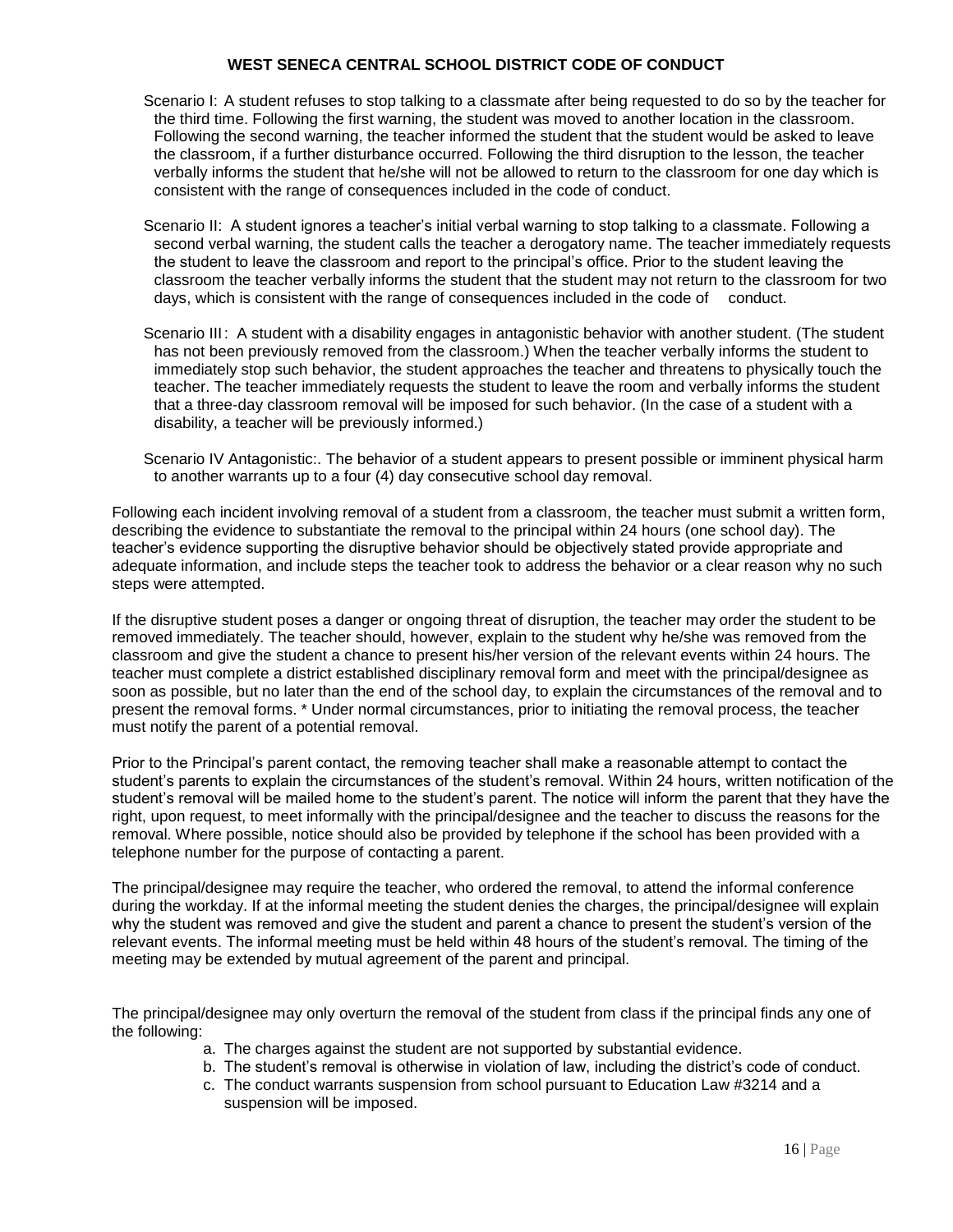The principal/designee may overturn a removal at any point (pursuant to reasons outlined in the paragraph above) between receiving the referral form issued by the teacher and the end of the school day following the 48 hour period for the informal conference, if a conference is requested. No student removed from the classroom by the teacher will be permitted to return to the classroom until the principal makes a final determination, or the period of removal expires, whichever is less.

Any disruptive student removed from the classroom by the teacher shall be offered continued educational programming until they are permitted to return to the classroom.

Each teacher must keep a complete log on a district provided form for all cases of removal of students from their class.

Note: Removal of a student with a disability, under certain circumstances, may constitute a change in the student's placement.

#### **Suspension from Transportation**

If a student does not conduct himself/herself properly on a bus, the bus driver is expected to bring such misconduct to the building administrator's attention. Students, who become serious disciplinary problems, may have their privileges suspended by the building principal. In such cases, the student's parent will become responsible for seeing that their child gets to and from school safely. Should the suspension from transportation amount to a suspension from attendance, the district will make appropriate arrangements to provide for the student's education. A student assigned a suspension from transportation is not entitled to a full hearing pursuant to Education Law 3214. However, the student and the student's parent will be provided with a reasonable opportunity for an informal conference with the building principal to discuss the conduct and the penalty involved.

#### **Suspension from Athletic Participation, Extra-curricular Activities and other privileges**

A student assigned a suspension from athletic participation, extra-curricular activities or other privileges is not entitled to a full hearing pursuant to Education Law 3214. However, the student and the student's parent will be provided with a reasonable opportunity for an informal conference with the administrator imposing the suspension to discuss the conduct and the penalty involved.

#### **Suspension from District Computer Resources**

A student assigned a suspension from District computer resources or other privileges is not entitled to a full hearing pursuant to Education Law 3214. However, the student and the student's parent will be provided with a reasonable opportunity for an informal conference with the administrator imposing the suspension to discuss the conduct and the penalty involved.

#### **In-School Suspension**

The Board recognizes that the school must balance the need of students to attend school and the need for order in the classroom to establish an environment conducive to learning. As such, the Board authorized building principals to assign in-school suspension for students who would otherwise be suspended from school as the result of a West Seneca Schools Code of Conduct violation. In-school suspension is the temporary removal of students from the classroom and their placement in another area of the school building designated for such a suspension where students will receive a substantially equivalent education.

A student assigned an in-school suspension is not entitled to a full hearing pursuant to Education Law 3214. However, the student and the student's parent will be provided with a reasonable opportunity for an informal conference with the administrator imposing the sanction to discuss the conduct and the penalty involved.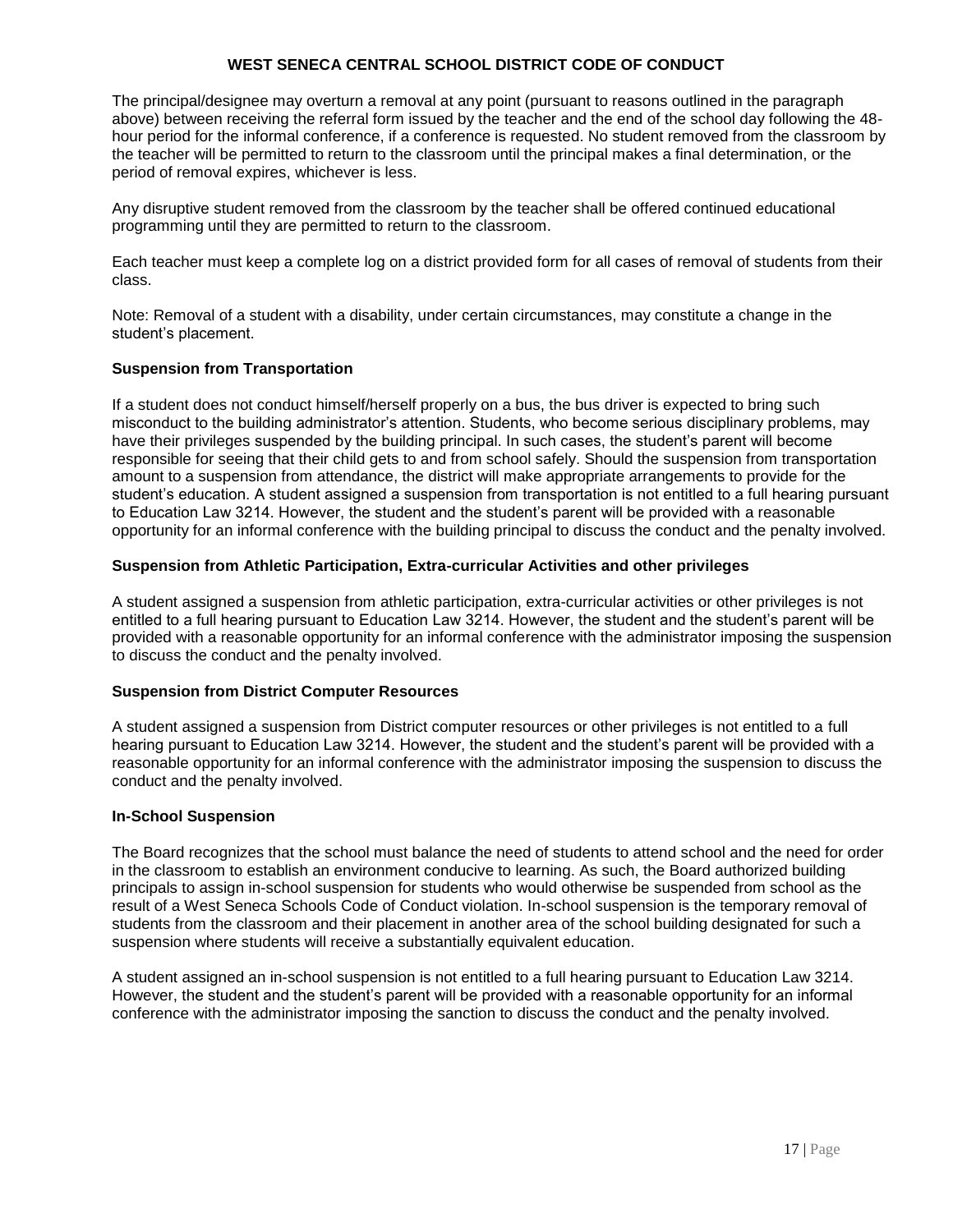#### **Suspension from School**

Suspension from school is a severe penalty, which may be imposed only upon students who are insubordinate, disorderly, violent or disruptive, or whose conduct otherwise endangers the safety, morals, health or welfare of others.

The Board retains its authority to suspend students, but places primary responsibility for the suspension of students with the superintendent and the building principals.

Any staff member may recommend to the superintendent or the principal that a student be suspended. All staff members must immediately report a violent student to the principal or the superintendent for a violation of the code of conduct. All recommendations and referral shall be made in writing unless the conditions underlying the recommendation or referral warrant immediate attention. In such cases a written report is to be prepared as soon as possible by the staff member recommending the suspension. The superintendent or principal upon receiving a recommendation or referral for suspension or when processing a case for suspension, shall gather the facts relevant to the matter and record them for subsequent presentation, if necessary.

#### **1. Short-term (five days or less) Suspension from School**

When the superintendent or principal (referred to as the "suspending authority") proposes to suspend a student charged with misconduct for five days or less pursuant to Education Law 3214(3), the suspending authority must immediately notify the student orally. If the student denies the misconduct, the suspending authority must provide and explanation of the basis for the proposed suspension. Within 24 hours, written notification of the student's suspension will be mailed home to the student's parent. Where possible, notice should also be provided by telephone if the school has been provided with a telephone number(s) for the purpose of contacting the parent.

The notice shall provide a description of the charges against the student and the incident for which suspension is proposed and shall inform the parent of the right to request an immediate informal conference with the principal. Both the notice and informal conference shall be in the dominant language or mode of communication used by the parent. At the conference, the parents shall be permitted to ask questions of complaining witnesses under such procedures as the principal may establish.

The notice and opportunity for an informal conference shall take place before the student is suspended unless the student's presence in school poses a continuing danger to persons or property or an ongoing threat of disruption to the academic process. If the student's presence does pose such a danger or threat or disruption, the notice and opportunity for an informal conference shall take place as soon after the suspension as is reasonably practical.

#### **2. Long-Term (more than five days) Suspension from School**

When the superintendent determines that a suspension for more than five days may be warranted, he or she shall give reasonable notice to the student and the student's parent of their right to a fair hearing. At the hearing the student shall have the right to be represented by counsel, the right to question witnesses against him/her and the right to present witnesses and other evidence on his/her behalf.

The superintendent shall personally hear and determine the proceeding or may, at his/her discretion, designate a hearing officer to conduct the hearing. The hearing officer shall be authorized to administer oaths and to issue subpoenas in conjunction with the proceeding before him/her. A record of the hearing shall be maintained, but no stenographic transcript shall be required. A tape recording shall be deemed a satisfactory record. The hearing officer shall make findings of fact and recommendations as to the appropriate measure of discipline to the superintendent. The report of the hearing officer shall be advisory only, and the superintendent may accept all or any part thereof.

An appeal of the decision of the superintendent may be made to the Board that will make its decision based solely upon the record before it. All appeals to the Board must be in writing and submitted to the District Clerk within 10 business days of the date of the superintendent's decision, unless the parents can show that extraordinary circumstances precluded them from doing so. The Board may adopt in whole or in part the decision of the superintendent. Final decisions of the Board may be appealed to the Commissioner of Education within 30 days of the decision.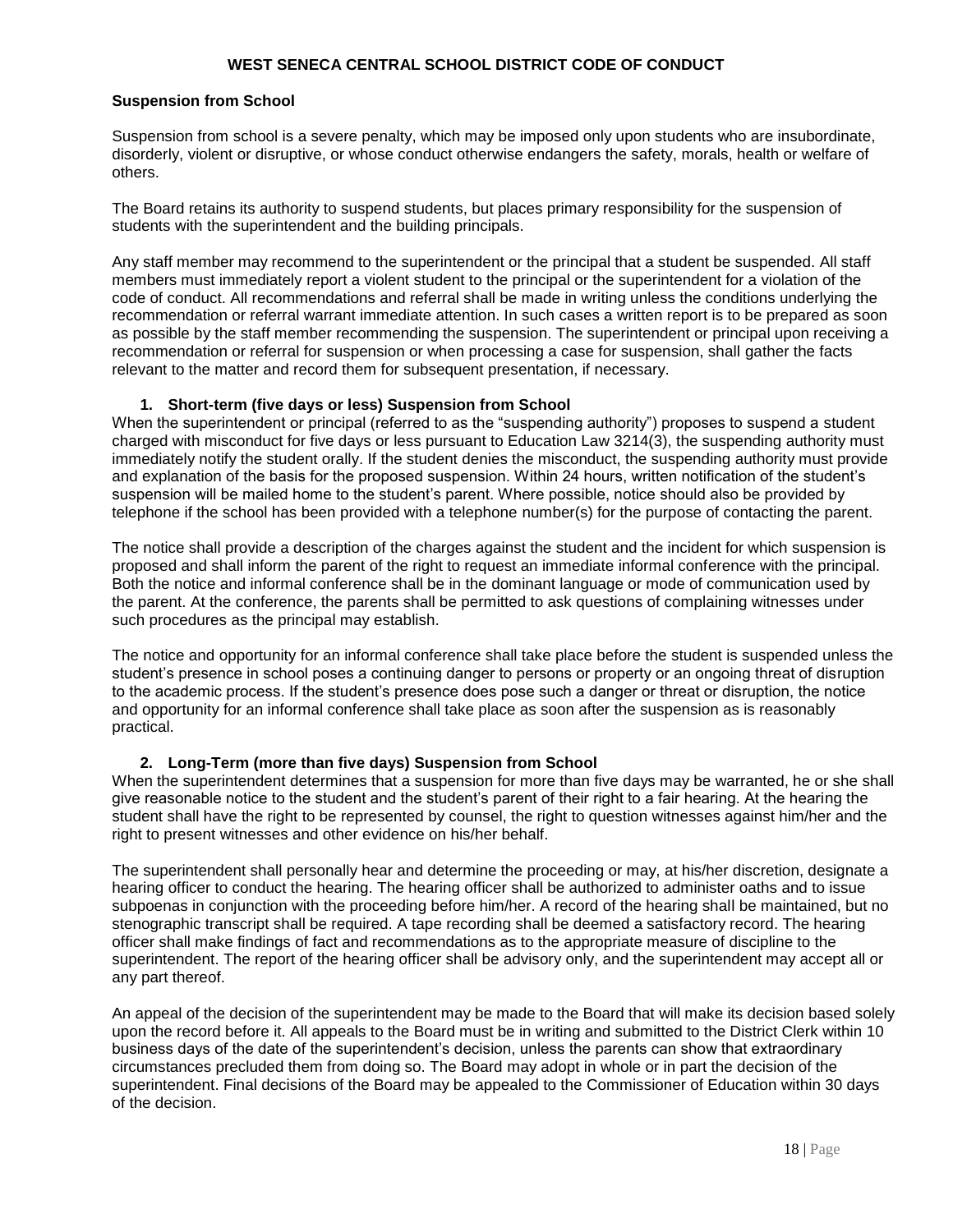#### **3. Permanent Suspension**

Permanent suspension is reserved for extraordinary circumstances such as where a student's conduct poses an extremely serious danger to the safety and well-being of other students, school personnel or any other person lawfully on school property or attending a school function.

#### **Minimum Periods of Suspension**

A. Students who bring a weapon to school

Any student, other than a student with a disability, found guilty of bringing a weapon onto school property would be subject to suspension from school for at least one calendar year. Before being suspended, the student will have an opportunity for a hearing pursuant to Education Law 3214. The Superintendent has the authority to modify the one-year suspension on a case-by-case basis. In deciding whether to modify the penalty, the superintendent may consider the following:

- The student's age.
- The student's grade in school.
- The student's prior disciplinary record.
- The Superintendent's belief that other forms of discipline may be more effective.
- Input from parents, teachers and/or others.
- Other extenuating circumstances.
- B. The superintendent is required to refer the following students to the County Attorney (or the appropriate law enforcement authorities) for a juvenile delinquency proceeding before the Family Court.
	- a. Any student under the age of 16 who is found to have brought a weapon to school, or
	- b. Any student 14 or 15 years old qualified for juvenile offender status under the Criminal Procedure Law.

The superintendent is required to refer students over the age of 16 or any student 14 or 15 years old who qualifies for juvenile offender status to the appropriate law enforcement authorities. A student 14 or 15 years old who possess a firearm, machine-gun or loaded firearm (as defined in section 265.00 of the Penal Law) on school grounds or school authorized functions (as defined in section 220.00 (14) of the Penal Law) qualifies for juvenile status under section 1.20 of the Criminal Procedure Law.

A student with a disability may be suspended only in accordance with the requirement of state and federal law.

- C. Students who engage in violent conduct other than bringing a weapon to school. Any student, other than a student with a disability, who is found to have committed a violent act, other than bringing a weapon onto school property, shall be subject to suspension from school for at least five days. If the proposed penalty is the minimum five-day suspension, the student and the student's parent will be given the same notice and opportunity for a hearing given to all students subject to a long-term suspension. The superintendent has the authority to modify the minimum five-day suspension on a caseby-case basis. In deciding whether to modify the penalty, the superintendent may consider the same factors considered in modifying a one-year suspension for possessing a weapon.
- D. Students who repeatedly and substantially disrupt the educational process or repeatedly and substantially interfere with the teacher's authority over the classroom

Any student, other than a student with a disability, who engages in conduct, which results in the student being removed from the classroom by teacher(s) on four or more occasions during a semester, could be suspended from school for up to five days. If the proposed penalty is up to a five-day suspension, the student and student's parent will be given the same notice and opportunity for a hearing given to all students subject to a short-term suspension. If the proposed penalty exceeds the minimum five-day suspension, the student and the student's parent will be given the same notice and opportunity for a hearing given to all students subject to a long-term suspension. The superintendent has the authority to modify the minimum five-day suspension on a case-by case basis. In deciding whether to modify the penalty, the superintendent may consider the same factors considered in modifying a one year suspension for possessing a weapon.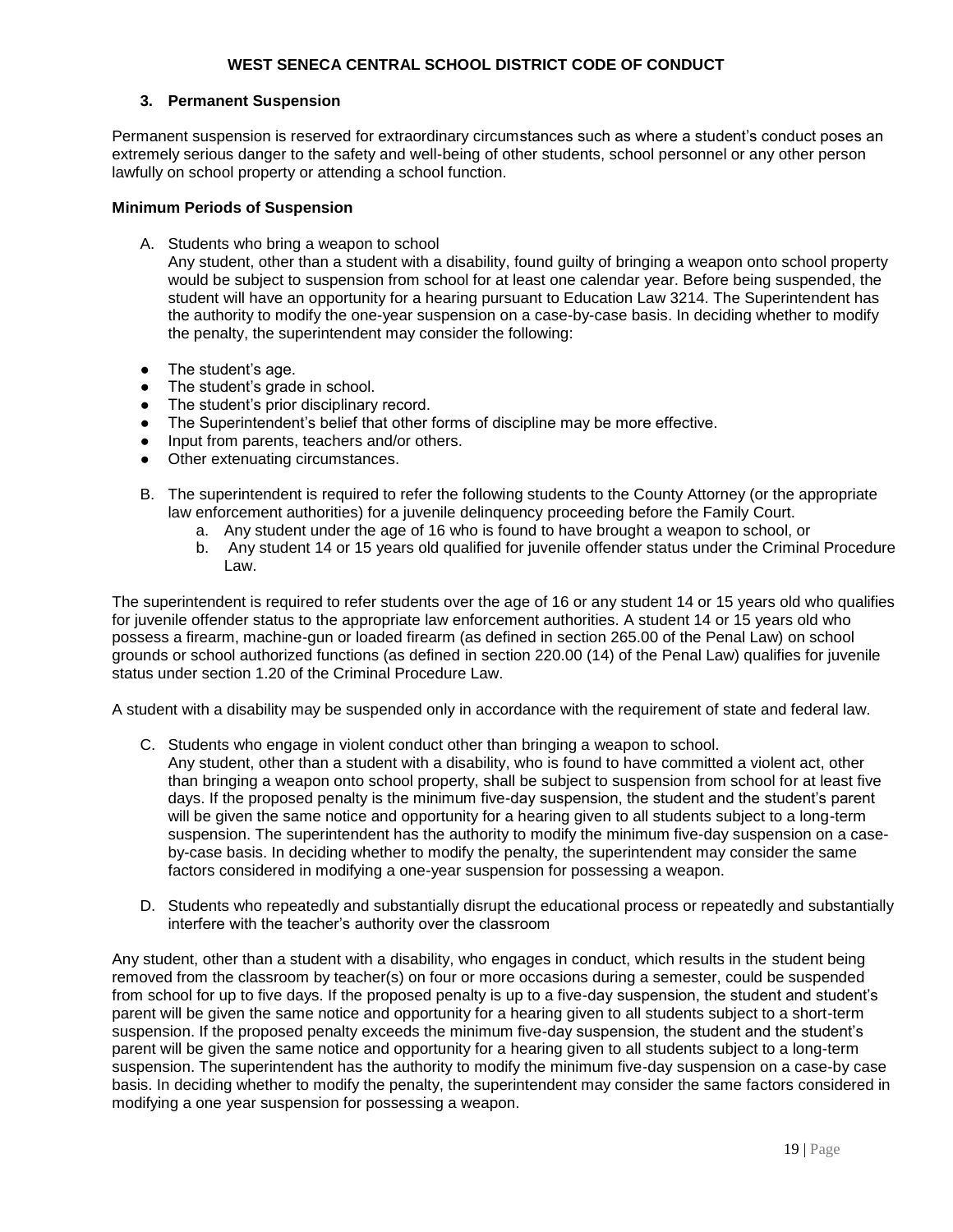#### **ALTERNATIVE INSTRUCTION**

When a student of any age is removed from class by a teacher or student of compulsory age is suspended from school pursuant to Education Law # 3214, the district will take immediate steps to provide alternative means of instruction for the student.

#### **DISCIPLINE OF STUDENTS WITH DISABILITIES**

**A.** Authorized Suspension or Removals of Students with Disabilities

1. For purposes of this section of the code of conduct, the following definitions shall apply:

A "suspension" means a suspension pursuant to Education Law § 3214.

A "removal" means a removal for disciplinary reasons from the student's current educational placement other than a suspension. Removal also includes placement into an interim alternative educational setting ("IAES").

An "IAES" means a temporary educational placement for a period of up to 45 school days, other than the student's current placement at the time the behavior precipitating the IAES placement occurred, which enables the student to continue to progress in the general curriculum, although in another setting, and to continue to receive the services and modifications described in the student's individualized education program ("IEP"). In addition, the services and modifications provided to the student while in an IAES should address the behavior that precipitated the IAES placement and be designed to prevent the behavior from recurring.

2. District personnel may order the suspension or removal of a student with a disability from his or her current educational placement as follows:

a. The board of education, superintendent of schools, BOCES district superintendent of schools, or a building principal may suspend a student with a disability or order the placement of a student with a disability into an IAES for a period not to exceed five consecutive school days and not to exceed the amount of time a non-disabled student would be subject to suspension for the same behavior.

b. Subject to the rules in this section of the code of conduct, including the change of placement rule described below and the requirement to conduct a superintendent's hearing for suspensions or removals in excess of five school days, the superintendent may order the placement of a student with a disability into an IAES, to be determined by the committee on special education ("CSE"), for the same amount of time that a student without a disability would be subject to discipline, but not more than 45 school days, if the student carries or possesses a weapon to school or to a school function, has inflicted bodily injury upon another person at school, or knowingly possesses or used illegal drugs or sells or solicits the sale of a controlled substance while at school or a school function.

c. Subject to specified conditions required by both federal and state law regulations, an impartial hearing officer may order the placement of a student with a disability into an IAES, to be determined by the CSE, for up to 45 school days at a time, if maintaining the student in his or her current educational placement is substantially likely to result in injury to the student or others.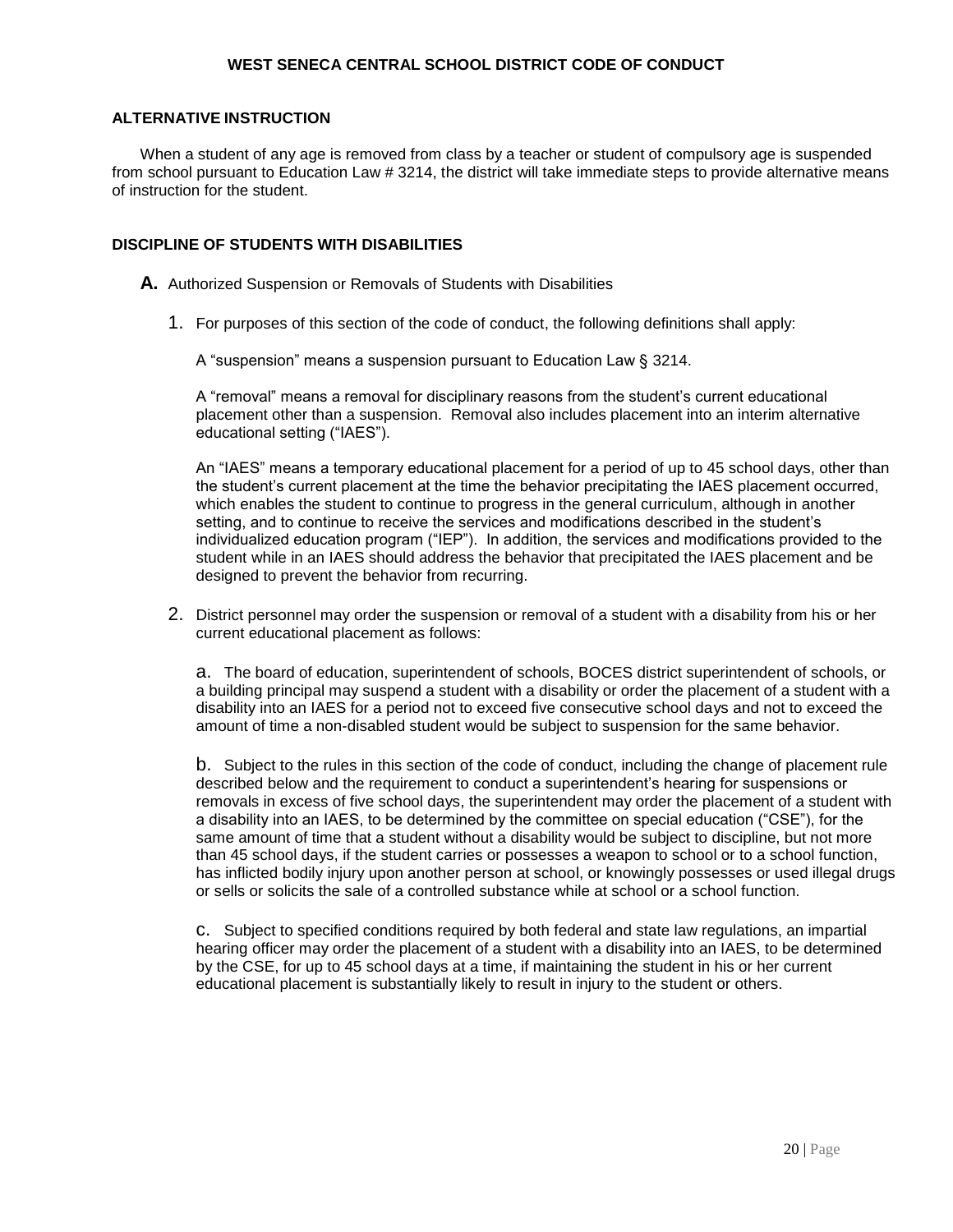#### **B.** Change of Placement Rule

1. A disciplinary change in placement means a suspension or removal from a student's current education placement that is either:

a. for more than 10 consecutive school days; or

b. for a period of 10 consecutive school days or less if the student is subjected to a series of suspensions or removals that constitute a pattern because they cumulate to more than 10 school days in a school year and because the student's behavior is substantially similar to the student's behavior in previous incidents that resulted in the series of removals; and because of such additional factors as the length of each suspension or removal, the total amount of time the student has been removed and the proximity of the suspensions or removals to one another. The district shall determine, on a case-by-case basis, whether a pattern of removals constitutes a change of placement. This determination is subject to review through due process and judicial proceedings.

2. Generally, district personnel may not suspend or remove a student with a disability if the imposition of the suspension or removal would result in a disciplinary change in placement based on a pattern of suspensions or removals. District personnel may, however, impose a suspension or removal, which would otherwise result in a disciplinary change in placement, if the manifestation determination review team determines that the student's behavior was not a manifestation of the student's disability, or the student is placed into an IAES for behavior involving weapons, illegal drugs or controlled substances, or that resulted in the infliction of bodily injury upon another person at school.

**C.** Special Rules Regarding the Suspension or Removal of Students with Disabilities

1. A manifestation determination review meeting must be held for a student with a disability, or a student presumed to have a disability pursuant to 8 NYCRR § 201.5, within ten (10) consecutive school days after a decision is made by the superintendent of schools or an impartial hearing officer to place the student in an interim alternative educational setting pursuant to either 8 NYCRR § 201.7(e), § 201.8, or to impose a removal from the student's educational placement that constitutes a disciplinary change in placement in accordance with federal and state law and/or regulation.

2. Prior to the manifestation determination review meeting, the parent of the student shall be mailed written notification of the manifestation determination review meeting, which shall inform the parent of the purpose of the manifestation determination review meeting, the names of the individuals expected to attend, and of the parent's right to have relevant members of the CSE participate at parent's request.

3. The manifestation determination review team ("manifestation team") shall consist of a representative of the district knowledgeable about the student and the interpretation of information about child behavior, the parent, and relevant members of the CSE. The manifestation team must review all relevant information in the student's file including the student's current IEP, any teacher observations, and any relevant information provided by the parent to determine if:

> a. The conduct in question was caused by or had a direct and substantial relationship to the student's disability; or

b. The conduct in question was the direct result of the school district's failure to implement the student's IEP.

4. If the manifestation team determines that the student's conduct was not a manifestation of the student's disability, the student may be disciplined in the same manner as a nondisabled student. During the period of the student's suspension, the student shall be provided instructional services in accordance with 8 NYCRR § 201.10 and shall be allowed to continue to participate in the general education curriculum and progress towards meeting the annual goals in the student's IEP.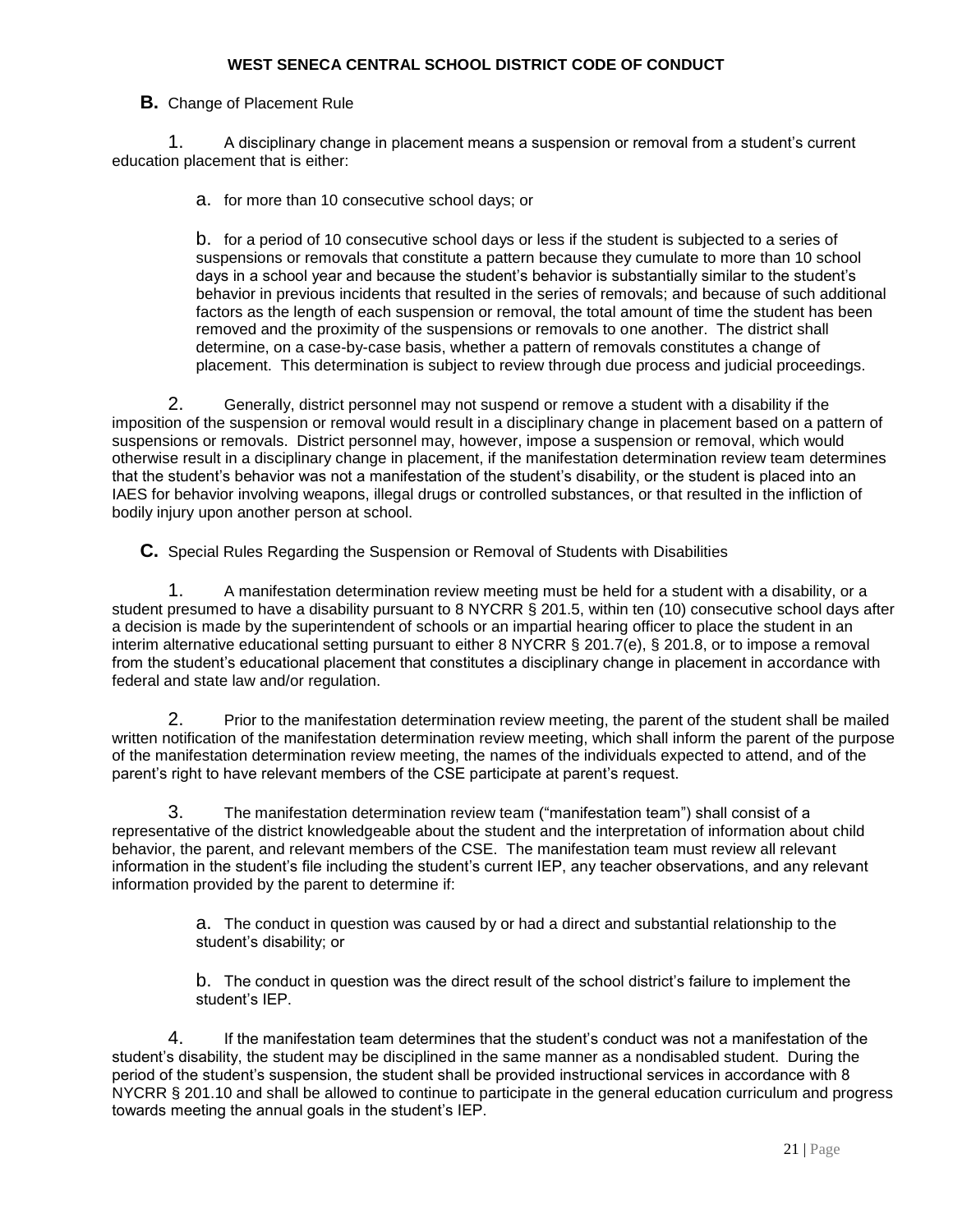5. Where the manifestation team determines that the student's conduct was a manifestation of the student's disability, the district will conduct a functional behavioral assessment, if one has not yet been conducted, and implement or modify a behavioral intervention plan for the student. The student must promptly be returned to the placement from which the student was removed, unless the parent of the student and the district agree to a change of placement as part of the modification of a behavioral intervention plan or pursuant to the procedures outlined in 8 NYCRR § 201.7 or § 201.8.

6. If the manifestation team determines that student's conduct was a manifestation of the student's disability, the student may still be placed into an IAES, to be determined by the CSE, if the district follows the procedures and satisfies the substantive eligibility requirements for an IAES set forth in 8 NYCRR § 201.7 or § 201.8.

7. Pursuant to 8 NYCRR § 201.7 or § 201.8, the superintendent of schools, either directly or pursuant to a recommendation of a hearing officer designated to conduct a superintendent's suspension hearing may order a change in placement to an appropriate IAES, to be determined by the CSE, for up to forty-five (45) school days, but not to exceed the period of suspension ordered by the superintendent or the hearing officer, if the student:

> a. Has inflicted bodily injury which involves a substantial risk of death, extreme physical pain, protracted and obvious disfigurement or protracted loss or impairment of the function of a bodily member, organ or mental faculty upon another person while at school, on school premises or at a school-sponsored or school-authorized extra-curricular event or activity;

b. Carries or possesses a weapon to or at school, on school premises, or to or at a school function; or

c. Knowingly possesses or uses illegal drugs or sells or solicits the sale of a controlled substance while at school, on school premises or at a school function.

8. The parent of a student who is facing disciplinary action, but who has not been determined to be eligible for services under the IDEA and Article 89 of the Education Law at the time of the misconduct, shall have the right to invoke the applicable procedural safeguards set forth in federal and state law and regulations if, in accordance with federal and state statutory and regulatory criteria, the school district is deemed to have had knowledge that the child was a student with a disability before the behavior precipitating the disciplinary action occurred. If the district is deemed to have had such knowledge, the student will be considered a student presumed to have a disability for discipline purposes.

> a. The superintendent of schools, building principal or other person imposing the suspension or removal shall be responsible for determining whether the student is a student presumed to have a disability.

> b. Except as otherwise provided in subdivision (c) below, a student shall be presumed to have a disability for discipline purposes if, prior to the time the behavior occurred:

- (i) The parent of the student expressed concern in writing to supervisory or administrative personnel of the appropriate educational agency or to a teacher of the student that the student is in need of special education, provided that such expression of concern may be oral if the parent does not know how to write or has a disability that prevents a written statement; or
- (ii) The parent of the student requested a CSE or Committee on Preschool Education ("CPSE") evaluation of the student; or
- (iii) A teacher of the student, or other personnel of the school district, expressed specific concerns about a pattern of behavior demonstrated by the student, directly to the director of special education of the school district or to other supervisory personnel of the school district.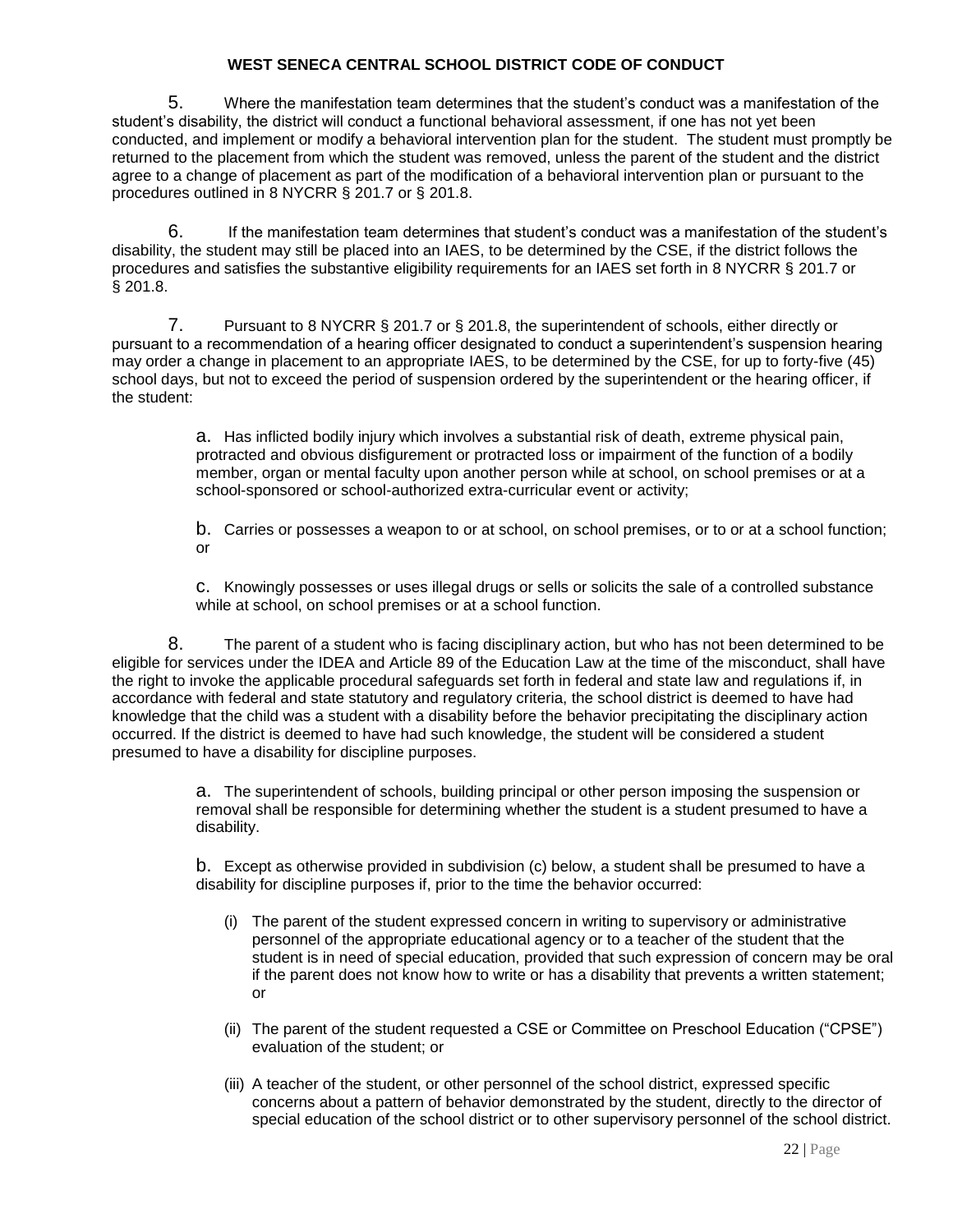c. Notwithstanding the above, a student shall not be presumed to have a disability for discipline purposes if:

- (i) The parent of the student previously did not allow an evaluation of the student by the CSE or CPSE; or
- (ii) The parent of the student previously refused special education or related services; or
- (iii) The CSE or CPSE previously determined that the student was not a student with a disability.

If there is no basis for knowledge that the student is a student with a disability prior to taking disciplinary measures against the student, the student may be subjected to the same disciplinary measures as any other nondisabled student who engaged in comparable behaviors.

However, if a request for an individual CSE or CPSE evaluation is made while such non-disabled student is subjected to a disciplinary removal, an expedited evaluation shall be conducted and completed in the manner prescribed by applicable federal and state law and regulations. Until the expedited evaluation is completed, the non-disabled student, who is not a student presumed to have a disability for discipline purposes, shall remain in the educational placement determined by the district, which can include suspension. If, as a result of an expedited evaluation, the student is determined to be a student with a disability, the student shall be entitled to the procedural safeguards afforded to students with disabilities during the discipline process, including the right to a manifestation determination review meeting if the other conditions for holding such a meeting are met.

9. The district shall provide parents with notice of a disciplinary removal no later than the date on which a decision is made to change the placement of a student with a disability into an IAES for misconduct involving weapons, illegal drugs or controlled substances or that resulted in the infliction of bodily injury upon another person at school; or because maintaining the student in his/her current educational setting is substantially likely to result in injury to the student or others; or a decision is made to impose a suspension or removal that constitutes a disciplinary change in placement. The procedural safeguard notice prescribed by the Commissioner shall accompany the notice of disciplinary removal.

10. The parent of a student with a disability subject to a suspension of five consecutive school days or less shall be provided with the same opportunity for an informal conference available to parents of nondisabled students under the Education Law.

11. Superintendent's hearings on disciplinary charges against a student with a disability subject to a suspension of more than five school days shall be divided into a guilt phase and penalty phase in accordance with the procedures set forth in 8 NYCRR § 201.9.

12. During any period of suspension or removal, including placement into an IAES, students with disabilities shall be provided services in accordance with 8 NYCRR § 201.10 and shall be allowed to continue to participate in the general education curriculum and progress towards meeting the annual goals set out in the student's IEP.

#### **D.** Expedited Due Process Hearings

1. An expedited due process hearing shall be conducted in the manner specified in 8 NYCRR § 201.11 if:

> a. The district requests such a hearing to obtain an order of an impartial hearing officer placing a student with a disability into an IAES, to be determined by the CSE, where school personnel submit that the student is substantially likely to injure himself or others if he remains in his current educational placement. This includes requests by a school district while an impartial due process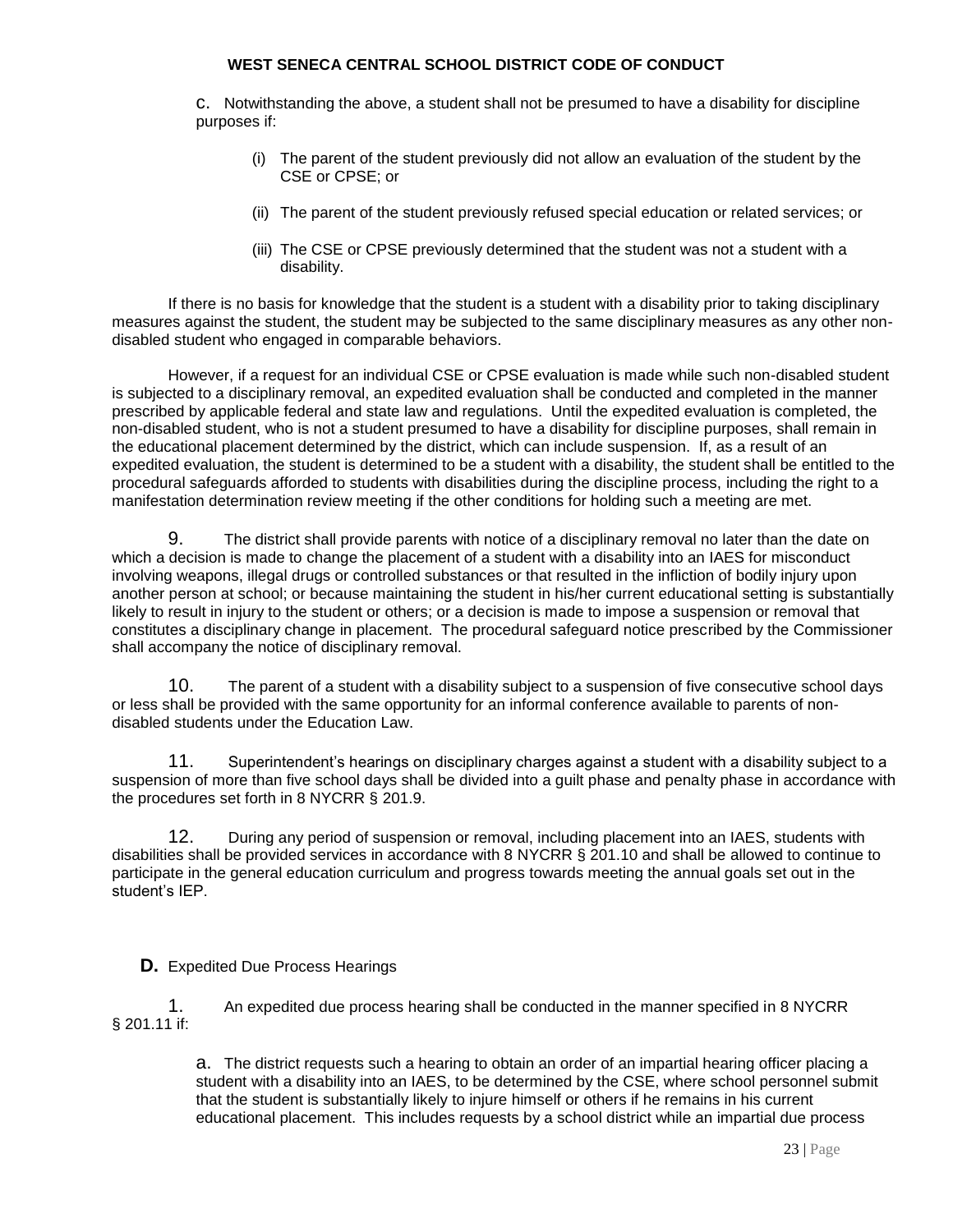hearing is pending for the placement of a student into an IAES during the pendency of the proceedings.

b. The parent requests such a hearing to challenge a determination that the student's behavior was not a manifestation of the student's disability, or relating to any decision regarding the student's placement during a suspension or removal, including but not limited to any decision to place the student into an IAES.

2. During an expedited due process hearing or appeal regarding the placement of a student into an IAES, the student shall remain in the IAES pending the decision of the impartial hearing officer or until expiration of the IAES placement, whichever occurs first, unless the parents and the district agree otherwise.

3. The following procedural rules shall apply to expedited due process hearings:

a. A resolution meeting shall occur within seven days of receipt of the due process complaint, unless the parent and school district agree in writing to waive the resolution meeting or agree to use mediation.

b. The expedited due process hearing may proceed unless the matter is resolved to the satisfaction of both parties within 15 days of receipt of the due process complaint.

c. The expedited due process hearing shall occur within 20 school days of the date the complaint requesting the hearing is filed.

d. The impartial hearing officer shall make a determination within 10 school days after the hearing.

e. No extension to an expedited impartial hearing timeline may be granted.

f. The impartial hearing officer shall mail a copy of the written, or, at the option of the parents, electronic findings of fact and the decision to the parents, to the board of education and to the Office of Special Education of the New York State Education Department within 10 school days after the expedited hearing.

**E.** Referral to law enforcement and judicial authorities

In accordance with the provisions of IDEA and its implementing regulations:

1. The district may report a crime committed by a student with a disability to appropriate authorities, and such action shall not constitute a change of the student's placement.

2. The superintendent of schools shall ensure that copies of the special education and disciplinary records of a student with a disability are transmitted for consideration to the appropriate authorities to which a crime is reported, when appropriate and permissible under the law.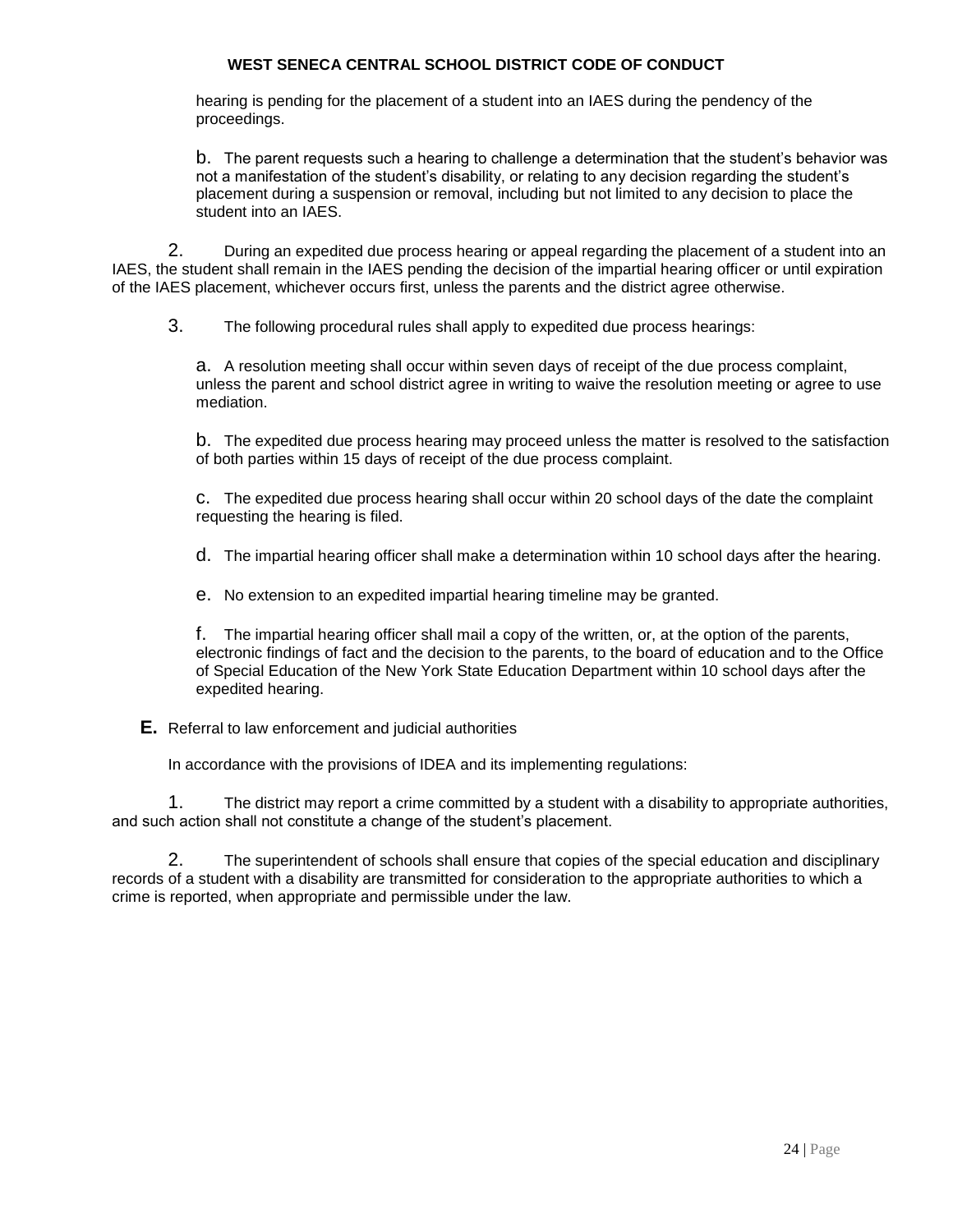## **CORPORAL PUNISHMENT**

Corporal punishment is any act of physical force upon a student for the purpose of punishing that student. Corporal punishment of any student by any district employee is strictly forbidden. In situations where alternative procedures and methods that do not involve the use of physical force cannot reasonably be used, reasonable physical force may be used to:

- 1. Protect oneself, another student, teacher or any person from physical injury.
- 2. Protect the property of the school or others.

3. Restrain or remove a student whose behavior interferes with the orderly exercise and performance of school district functions, powers and duties, if that student has refused to refrain from further disruptive acts.

The district will file all complaints about the use of corporal punishment with the Commissioner of Education in accordance with Commissioner's regulations.

## **STUDENT SEARCHES AND** *QUESTIONING OF STUDENTS*

The Board is committed to ensuring an atmosphere on school property and at school functions that is safe and orderly. To achieve this kind of environment, any school official authorized to impose a disciplinary penalty on a student may question a student about an alleged violation of law or the district West Seneca Schools Code of Conduct. Students are not entitled to any sort of "Miranda" type warning before being questioned by school officials, nor are school officials required to contact a student's parent before questioning the student. However, school officials will tell all students why they are being questioned.

In addition, the Board authorizes the superintendent, and principals to conduct searches of students and their belongings if the authorized school official has reasonable suspicion to believe that the search will result in evidence that the student violated the law or the district West Seneca Schools Code of Conduct.

An authorized school official may conduct a search of a student's belongings that is minimally intrusive, such as touching the outside of a book bag, without reasonable suspicion, so long as the school official has a legitimate reason for the very limited search.

An authorized school official may search the student's belongings based upon information received from a reliable informant.

Before searching a student or the student's belongings, the authorized school official should attempt to get the student to admit that he/she possesses physical evidence that they violated the law or the district West Seneca Schools Code of Conduct, or get the student to voluntarily consent to the search. Searches will be limited to the extent necessary to locate the evidence sought. Whenever practical, searches will be conducted in the privacy of administrative offices and the students present when their possessions are being searched.

A. Student Lockers, Desks, Computer network accounts, and other School Storage Places The rules in this West Seneca Schools Code of Conduct regarding searches of students and their belongings do not apply to student lockers, desks, computer network accounts, and other school storage places. Students have no reasonable expectation of privacy with respect to these places and school officials retain complete control over them. This means that student lockers, desks, computer network accounts, and other school storage places may be subject to search at any time by school officials, without prior notice to students and without their consent.

#### B. Documentation of Searches

The authorized school official conducting the search shall be responsible for promptly recording all appropriate information about each search.

The building principal/designee shall be responsible for the custody, control and disposition of any illegal or dangerous items take from the student. The principal/designee shall clearly label each item taken from the student and retain control of the item(s), until the item(s) are turned over to the police. They will also be responsible for personally delivering dangerous or illegal items to police authorities.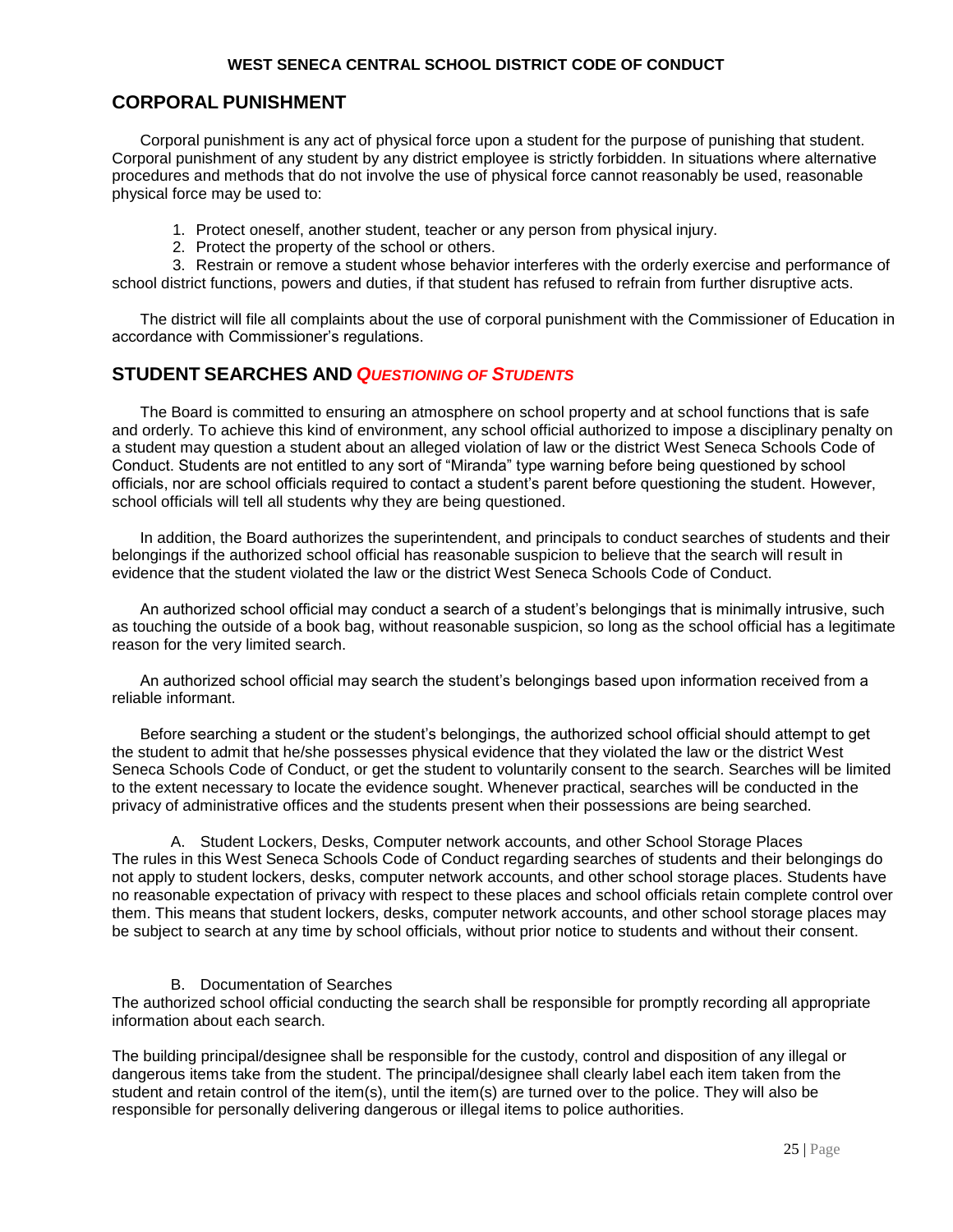C. Police Involvement in Searches and Questioning of Students

District officials are committed to cooperating with law enforcement authorities to maintain a safe school environment. Police officials, however, have limited authority (as per BOE policy 7330) to interview or search students in school or at school functions.

#### D. Child Protective Services Investigation

Consistent with the district's commitment to keep students safe from harm and the obligation of school officials to report to child protective services when they have reasonable cause to suspect that a student has been abused or maltreated, the district will cooperate with local child protective services workers who wish to conduct interviews of students on school property relating to allegations of suspected child abuse, or neglect or custody investigations.

All requests by child protective services to interview a student on school property shall be made directly to the building principal/designee. The principal/designee shall set the time and place of the interview. They will decide if it is necessary and appropriate for a school official to be present during the interview. If the nature of the allegations is such that it may be necessary for the student to remove any of his/her clothing in order for the child protective services worker to verify the allegations, the school nurse or other district medical personnel must be present during that portion of the interview. No student may be required to remove his/her clothing in from of a child protective services worker or school district official of the opposite sex.

A child protective services worker may not remove a student from school property without a court order, unless the worker reasonably believes that the student would be subject to danger or abuse if not he or she were not removed from school before a court order can reasonable be obtained. If the worker believes the student would be subject to danger of abuse, the worker may remove the student without a court order and without the parent's consent.

## **VISITORS TO THE SCHOOLS**

#### *Schools are a place of work and learning and, as such, certain limits must be set for visitors. The building principal is responsible for all persons in the building and on the grounds. For these reasons, the following rules apply to visitors to the schools:*

1. Anyone who is not a regular staff member or student of the school will be considered a visitor.

2. All visitors to the school must report to the office upon arrival. There they will be issued a visitor's identification badge, which must be worn at all times while in the school or on school grounds. The visitor must return the ID badge to the designated area before leaving the building.

3. Visitors attending school functions that are open to the public, such as parent-teacher organization meetings or public gatherings, are not required to register.

4. Parents or citizens who wish to observe a classroom while school is in session are required to arrange such visits in advance with the classroom teacher(s), so that class disruption is kept to a minimum.

5. Teachers are expected not to take class time to discuss individual matters with visitors.

6. Any unauthorized person on school property will be reported to the principal. Unauthorized persons will be asked to leave. The police may be called if the situation warrants.

7. All visitors are expected to abide by the rules for public conduct on school property contained in the West Seneca Schools Code of Conduct.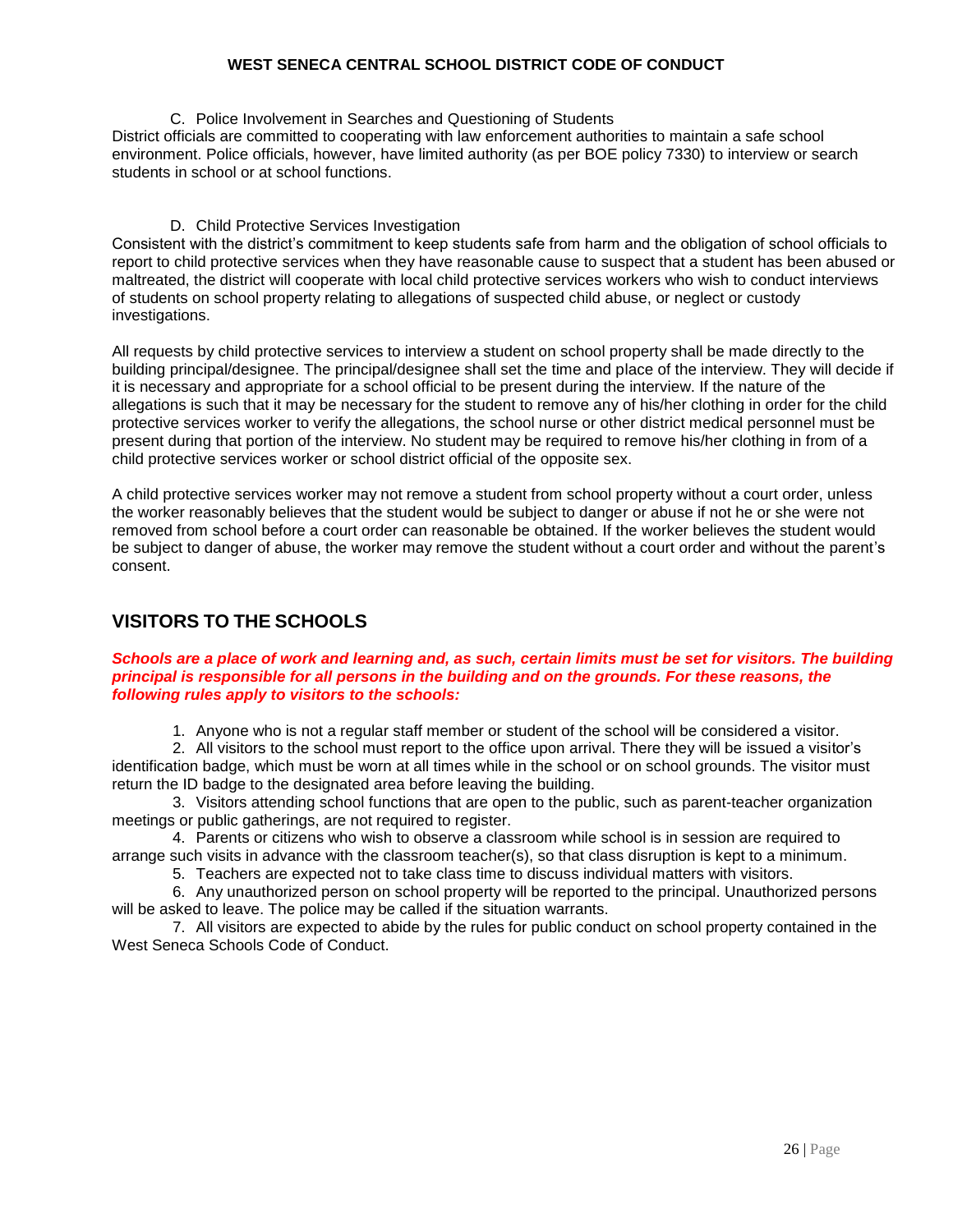## **PUBLIC CONDUCT ON SCHOOL PROPERTY**

The district is committed to providing an orderly, respectful environment that is conducive to learning. To create and maintain this kind of environment, it is necessary to regulate public conduct on school property and at school functions. For the purposes of this section of the West Seneca Schools Code of Conduct, *public* shall mean all persons when on school property or attending a school function, including students, teachers, district personnel, and visitors. The purpose of this West Seneca Schools Code of Conduct is to maintain public order and prevent abuse of the rights of others.

All persons on school property or attending a school function shall conduct themselves in a respectful and orderly manner. In addition, all persons are expected to be properly attired for the purpose they are on school property.

A.Prohibited Conduct

No person shall:

*1. Physically injure and or physically threaten any person.*

*2. Using language or gestures that are profane, lewd, vulgar, abusive or threatening.* 

3. Intentionally damage or destroy district property or the personal property of a district employee or any person lawfully on school property, including graffiti or arson.

4. Disrupt the orderly conduct of classes, school programs or other school activities.

5. Distribute or wear materials on school grounds or at school function that are obscene, advocate illegal action, appear libelous, obstruct the rights of others, or are disruptive to the school program.

6. Intimidate, harass or discriminate against any person on the basis of race, color, creed, national origin, religion, age, gender, *gender identity*, sexual orientation or disability.

7. Enter any portion of the school premises without authorization or remain in any building or facility after it is normally closed.

8. Obstruct the free movement of any person in any place to which this code applies.

9. Violate the traffic laws, parking regulations or other restrictions on vehicles.

*10. Possess, consume, sell, distribute or exchange alcoholic beverages or marijuana,* 

#### *marijuana products, controlled substances, or be under the influence of aforementioned on school property or at a school function.*

11. Possess or use weapons in or on school property or at a school function, except in the case of law enforcement officers or except as specifically authorized by the school district.

12. Loiter on or about school property.

13. Gamble on school property or at school functions.

14. Refuse to comply with any reasonable order of identifiable school district officials performing their

duties.

15. Willfully incite others to commit any of the acts prohibited by the code.

16. Attempt to intentionally disrupt, crash, vandalize, transmit, and/or receive data or access without authority, network, phone systems, and related services and data.

17. Violate any federal or state statute, local ordinance or board policy while on school property or while at a school function.

 18. *Visitors participating* in any other action not listed above that is prohibited by the code of conduct and creates a disturbance to an orderly school environment.

#### B.Penalties

Persons who violate this West Seneca Schools Code of Conduct shall be subject to the following penalties: 1. Visitors. Their authorization, if any, to remain on school grounds or at the function shall be

withdrawn and they shall be directed to leave the premises. If they refuse to leave, they shall be subject to ejection. *Additionally, visitors may be precluded from being on school premises for engaging in prohibited conduct. The length of a suspension shall be determined by the severity of the misconduct and the violator shall receive written notice of the determination.*

2. Students. They shall be subject to disciplinary action as the facts may warrant, in accordance with the due process requirements.

3. Tenured faculty members. They shall be subject to disciplinary action as the facts may warrant in accordance with Education Law 3020-a or any other legal rights they may have.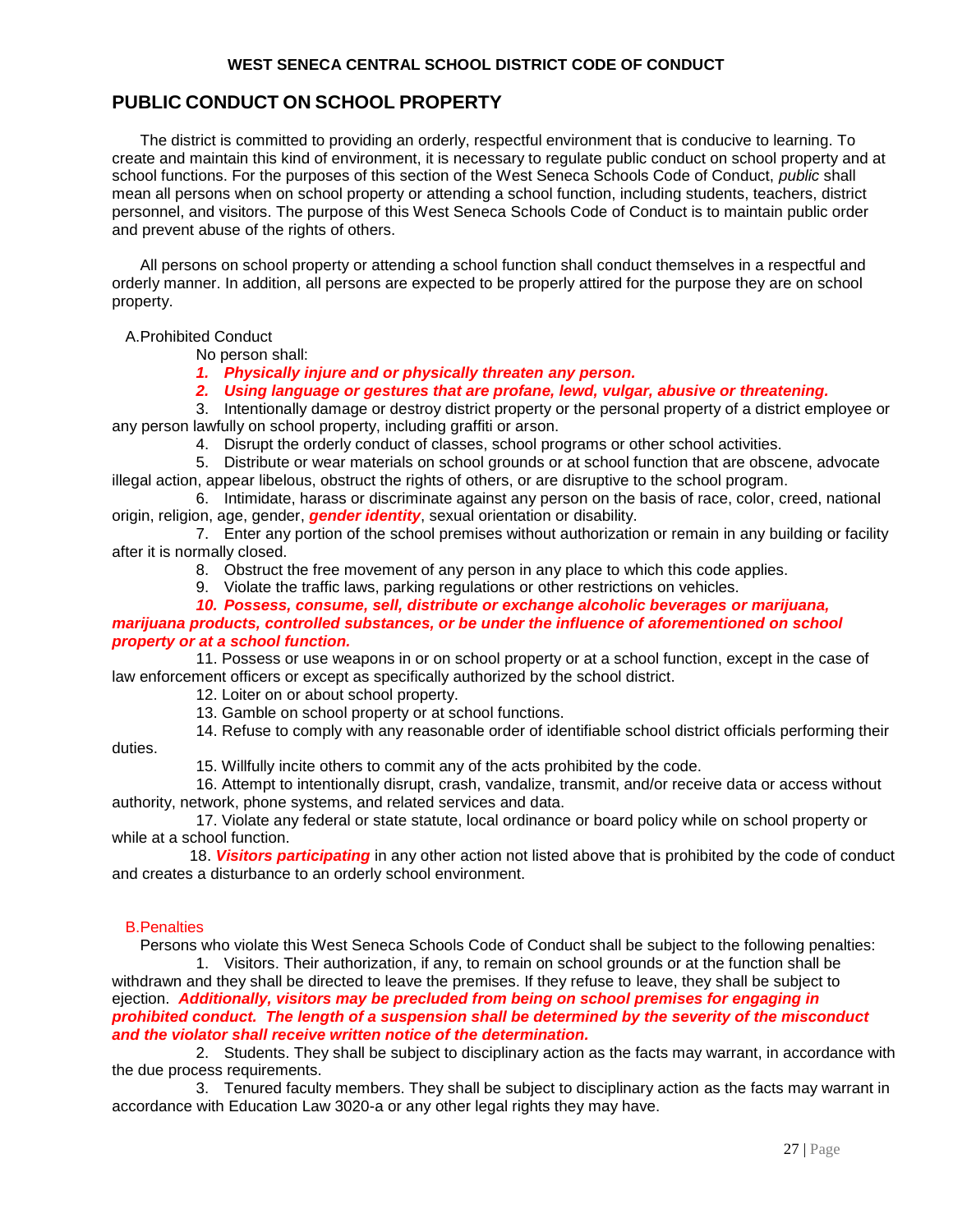4. Staff members in the classified service of the civil service entitled to the protection of Civil Service Law 75. They shall be subject to immediate ejection and to disciplinary action as the facts may warrant in accordance with Civil Law 75 or any other legal rights that they may have.

5. Staff members other than those described in subdivisions #3 and #4. They shall be subject to a warning, reprimand, suspension or dismissal as the facts may warrant in accordance with any legal rights they may have.

#### C.Enforcement

The building principal/designee shall be responsible for enforcing the conduct by this West Seneca Schools Code of Conduct.

When the building principal/designee sees an individual engaged in prohibited conduct, which in his or her judgement does not pose any immediate threat of injury to persons or property, the principal shall tell the individual that the conduct is prohibited and attempt to persuade the individual to stop. The principal shall also warn the individual of the consequences for failing to stop. If the person refuses to stop engaging in the prohibited conduct, or if the person's conduct poses an immediate threat of injury to persons or property, the principal shall have the individual removed immediately from school property or the school function. If necessary, local law enforcement authorities will be contacted to assist in removing the person.

The district shall initiate disciplinary action against any student or staff member, as appropriate, with the "Penalties" section above. In addition, the district reserves the right to pursue a civil or criminal legal action against any person violating the code.

## **DISSEMINATION AND REVIEW**

A. Dissemination of the Code of Conduct

The Board will work to ensure that the community is aware of this West Seneca Schools Code of Conduct, by:

1. Provide a public hearing prior to Board approval and/or any revision of the Code of Conduct.

2. Providing copies of a summary of the West Seneca Schools Code of Conduct to all students, in an age-appropriate, plain language version, at a general school assembly held at the beginning of each school year;

3. Making copies of the West Seneca Schools Code of Conduct available to all parents at the beginning of the school year;

4. Providing a summary of the West Seneca Schools Code of Conduct written in plain language to all parents of district students before the beginning of the school year and making this summary available later upon request;

5. Providing all current teachers and other staff members with a copy of the West Seneca Schools Code of Conduct and a copy of any amendments to the West Seneca Schools Code of Conduct as soon as practicable after adoption;

6. Providing all new employees with a copy of the current West Seneca Schools Code of Conduct when they are first hired;

7. Making copies of the West Seneca Schools Code of Conduct available for review by students, parents, and other community members.

The Board will sponsor an in-service education program for all district staff members to ensure the effective implementation of the West Seneca Schools Code of Conduct. The superintendent may solicit the recommendations of the district staff, particularly teachers and administrators, regarding in service programs pertaining to the management and discipline of students.

The Board will review this West Seneca Schools Code of Conduct every year and update it as necessary. In conducting the review, the Board will consider how effective the "code's" provisions have been and whether the West Seneca Schools Code of Conduct has been applied fairly and consistently.